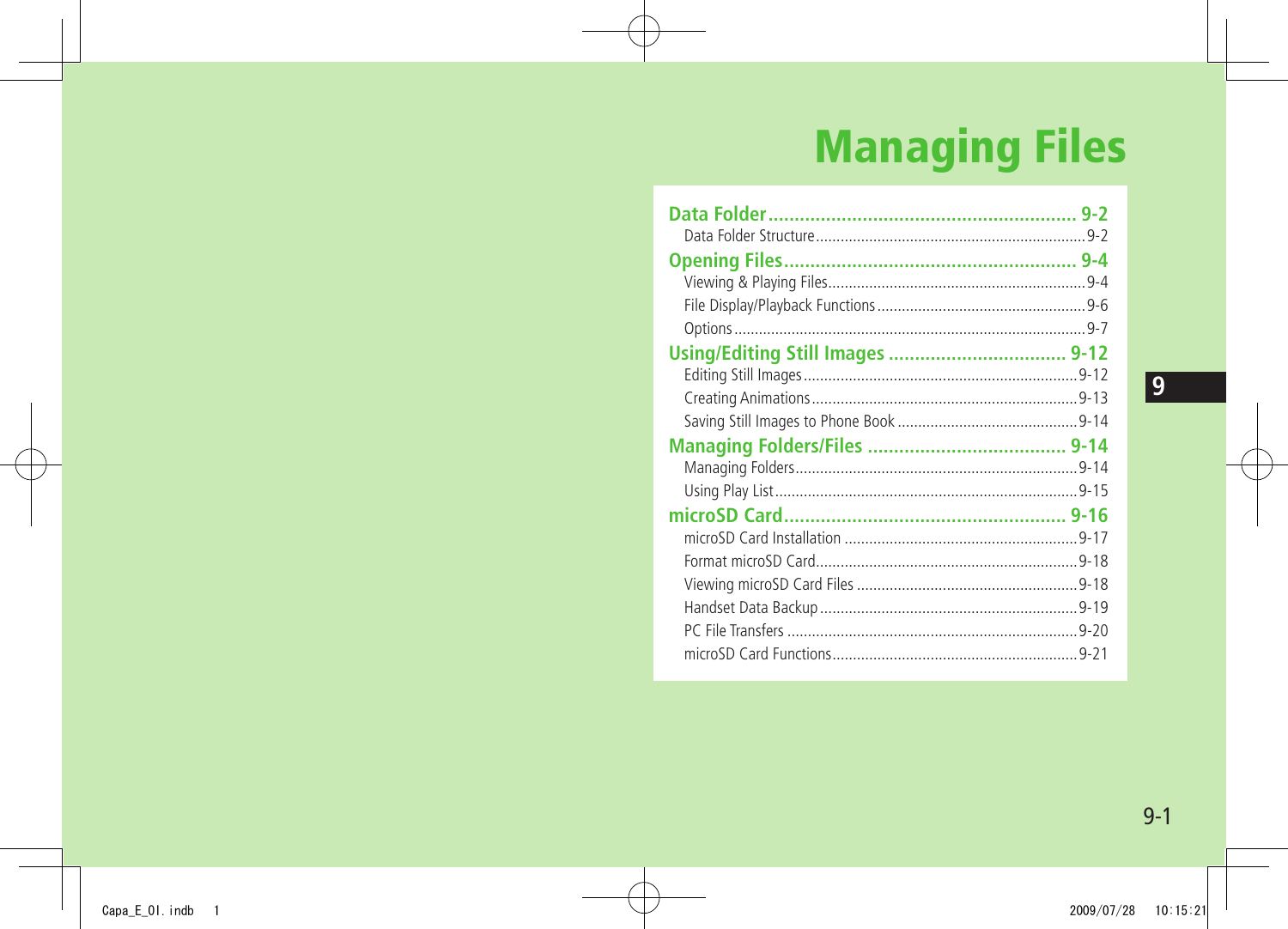## <span id="page-1-0"></span>**Data Folder**

**Save, play and manage files downloaded from Internet, etc.**

● Save still images/videos captured by Camera, downloaded data or data copied/moved from SoftBank handset to microSD Card.

### **Data Folder Structure**

| <b>Folder</b>            |                          |                     | <b>Function/Saved Data</b>            | File Format <sup>1</sup>        |
|--------------------------|--------------------------|---------------------|---------------------------------------|---------------------------------|
| Pictures <sup>2</sup>    | Download Pictures        |                     | Connect to download site              | JPEG, GIF (.gif including       |
|                          | Main Folder              |                     | Downloaded still images, etc.         | Interlaced GIF),                |
|                          | Camera                   |                     | Still images captured by Camera, etc. | GIF Pictogram Package File      |
|                          | Mv                       | Download My Pict.   | Connect to download site              | (.gpk), SWF (.swf Flash         |
|                          | Pictograms               | お気に入り               | Downloaded pictograms, etc.           | Animation),                     |
|                          |                          | 顔文字, 装飾, etc.       | Preinstalled pictograms               | PNG (.png including Interlaced  |
|                          | Mail Art                 | Mail Art (download) | Connect to download site              | PNG)                            |
|                          | Pre-installed            |                     | Preinstalled still images             |                                 |
|                          | Original Animation       |                     | Display still images continuously     |                                 |
| Ring                     | DL Ring Songs&Tones      |                     | Connect to download site              | SMF, SP-MIDI, AMR, SMAF         |
| Songs&Tones <sup>2</sup> | Main Folder              |                     | Downloaded ring songs/tones, etc.     | and MPEG-4 formatted files      |
|                          | Pre-installed            |                     | Preinstalled ring songs/tones         | (.mid, .midi, .amr, .mmf, .3qp, |
|                          | Voice Announce           |                     | Data recorded by Voice Announce       | mp4)                            |
|                          | Play List                |                     | Play back Play List                   |                                 |
| S! Appli <sup>2</sup>    | Download S! Appli        |                     | Connect to download site              |                                 |
| Widget $^2$              | Download Widget          |                     | Connect to download site              | WGT (.wgt), SWGT (.swgt)        |
| <b>Music</b>             | Main Folder <sup>2</sup> | Download Music      | Connect to download site              | MP4, SMC, WMA (.3qp, .mp4,      |
|                          |                          | Music Search        |                                       | .smc, .wma)                     |
|                          |                          | Initial Folder      | Downloaded Chaku-Uta Full®            |                                 |
|                          | WMA <sup>3</sup>         |                     | WMA Files transferred from PC         |                                 |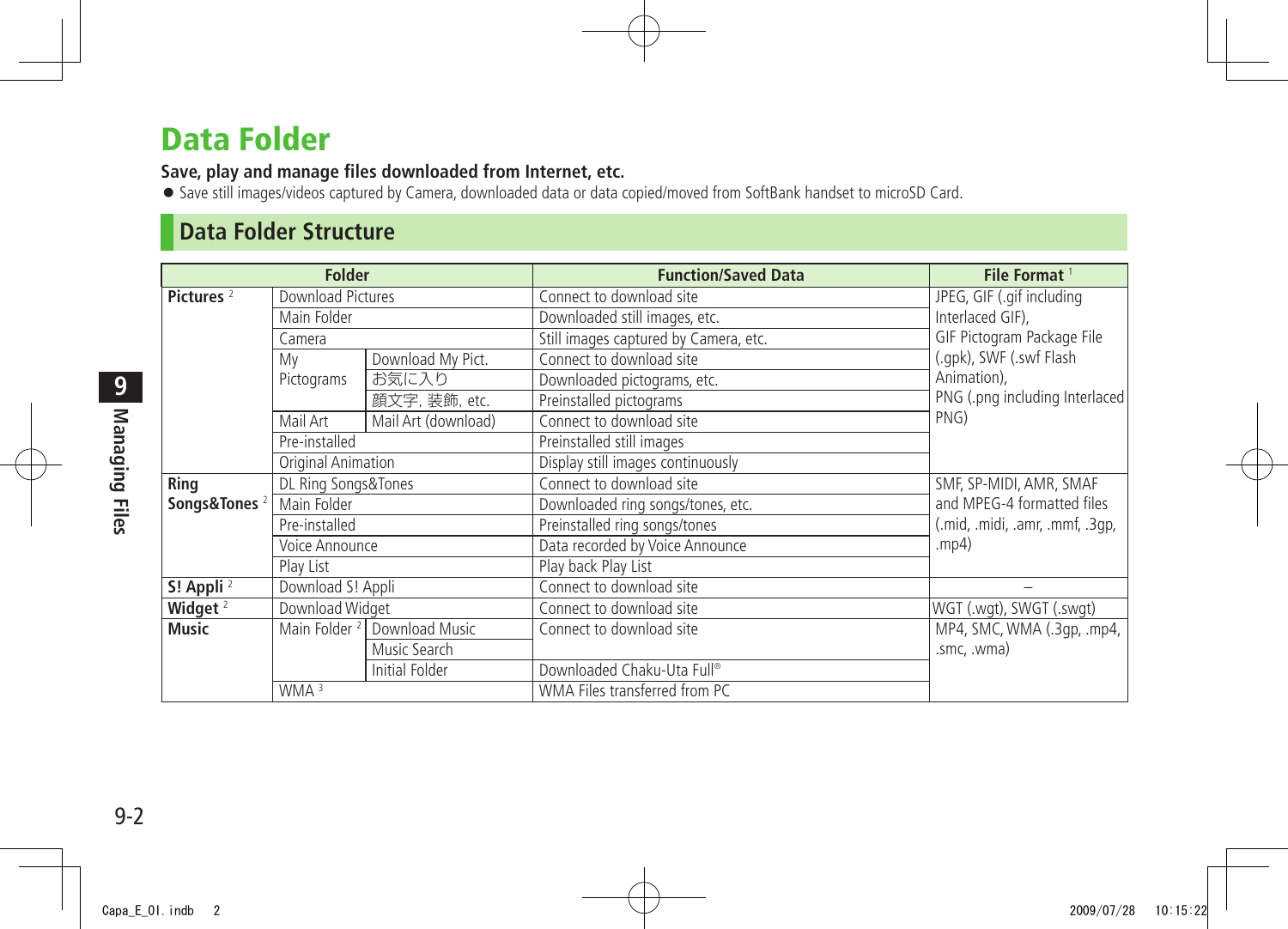| <b>Folder</b>          |                    | <b>Function/Saved Data</b>                          | File Format <sup>1</sup>      |
|------------------------|--------------------|-----------------------------------------------------|-------------------------------|
| Videos $2$             | Download Videos    | Connect to download site                            | MP4 (including .mp4, .3gp,    |
|                        | Main Folder        | Downloaded video files, etc.                        | SDV), ASF (.asf)              |
|                        | Camera             | Video files recorded by Camera                      |                               |
|                        | Pre-installed      | Preinstalled video files                            |                               |
|                        | Play List          | Play back Play List                                 |                               |
|                        | Position Memory    | Play back video files from saved resume position    |                               |
| <b>PC Movies</b>       | microSD $3$        | PC movies saved using PC                            | WMA (.wma), WMV (.wmv),       |
|                        | Position Memory    | Play back PC movies from saved resume position      | ASF (.asf)                    |
|                        | Play History       | Playback records of PC movies                       |                               |
| <b>TV</b>              | Image              | Still images recorded by Digital TV                 | JPEG (.jpg)                   |
|                        | Video $3$          | Copy-protected video files (One-Seg compatible)     | TOD (.tod), MOI (.moi),       |
|                        | Position Memory    | Play back video files from saved resume position    | MAI (.mai), PGI (.pqi)        |
| Lifestyle-Appli        | Download           | Connect to download site (Osaifu-Keitai®: CPP.16-2) |                               |
| Books $2$              | Download Books     | Connect to download site                            | CCF (.ccf), XMDF (.zbf, .zbk, |
|                        |                    |                                                     | .zbs)                         |
| <b>Customized</b>      | Customized Screen  | Connect to download site                            | CUSR (.xcsf)                  |
| Screen $2$             | Familiar Usability |                                                     | UIE (.uie)                    |
| <b>Templates</b>       | Download Templates | Connect to download site                            |                               |
| Font                   | Download Font      | Connect to download site                            | MTF (.mtf)                    |
|                        | Main Folder        | Downloaded fonts                                    |                               |
|                        | Pre-installed      | Pre-installed fonts                                 |                               |
| Other                  | Main Folder        | Incompatible files attached to mail 4               |                               |
| Documents <sup>2</sup> |                    |                                                     |                               |

<sup>1</sup> Some copy protected files have extensions different from above.<br><sup>2</sup> When microSD Card is installed, press <mark>⑯[**microSD]** i</mark>n Folder list to view data saved in microSD Card.<br><sup>3</sup> Available only when microSD Card is insta

4 Some attachment files cannot be saved in Other Documents.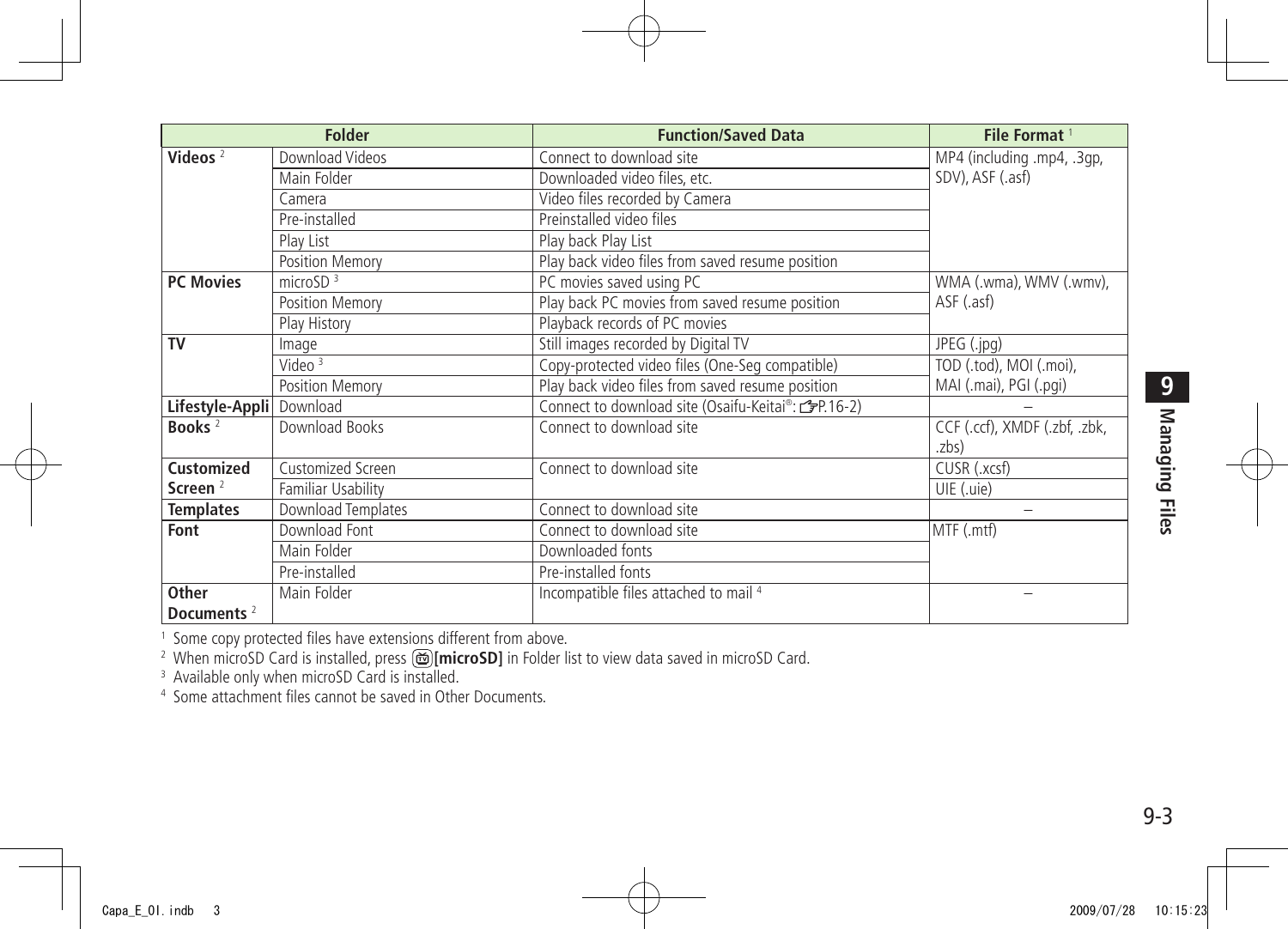#### <span id="page-3-0"></span>**Using Copy Protected Files**

**Playing/forwarding/saving may be restricted and Content Key ( P.9-5) may be required for usage. See file information to confirm restrictions such as expiry term or usage limitation (Respective file information in** 

**"Options": P.9-7).**

- to m A (Silver) appears for copy protected files requiring Content Keys. files are inaccessible.
- Files downloaded on 931P cannot be used on PCs.
- Network setting may be required for usage.
- File usage may require insertion of USIM Card in use at time of download.
- 931P holds up to 1000 Content Keys. Multiple Keys may be required to use a file. Expired Keys are deleted automatically.
- Interrupted playback (by incoming calls or Alarm) of copy protected WMA files with limited usage in Data Folder is also counted as one usage.

## **Opening Files**

#### **Viewing & Playing Files**

#### **Main Menu > Data Folder**

#### **1** Select a folder

● In Folder List, press di to toggle handset folder and microSD Card folder.



#### **Pictures Folder**

- $\sum$  Select a folder  $\rightarrow$  Select a file File appears/plays.
	- To toggle file list view: **[Change]**



#### **Still Image List Window**

#### **When Shortcut to a Download Site is Selected**

Handset connects to a download site on Internet.

#### ■ **Operations while Playing Back Ring Songs&Tones**

| <b>Stop</b>                                  | $\lceil \bullet \rceil$ [Stop] |
|----------------------------------------------|--------------------------------|
| Volume                                       | $\sigma$ / $\Gamma$            |
| Attach files (during playback)<br>to S! Mail | QI X I                         |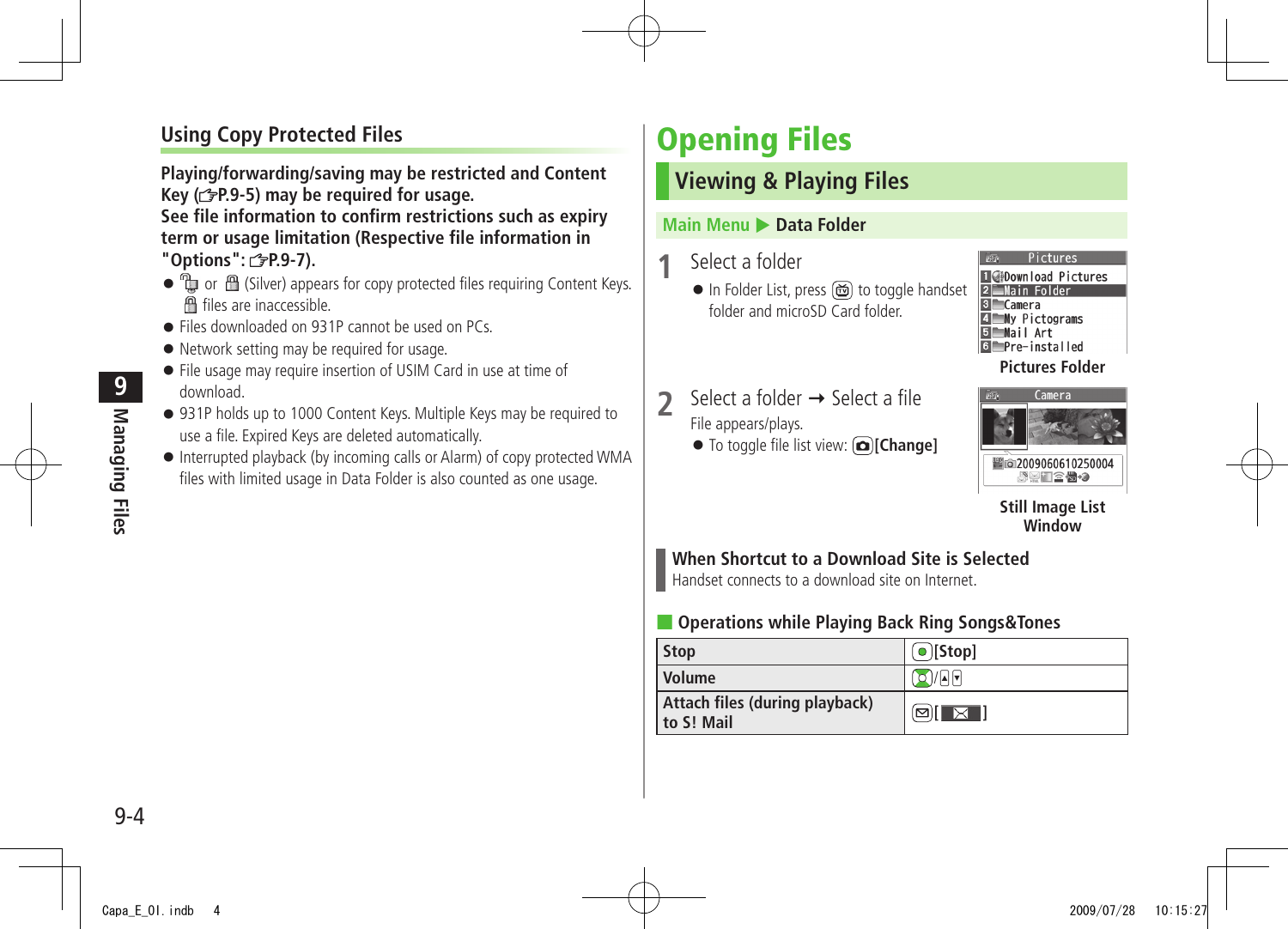#### **Videos/PC Movies Playback Operation**

● Some operations are not available depending on files.

| Adjust Volume                                              | $\Omega$ ) or प्रान                                                       |
|------------------------------------------------------------|---------------------------------------------------------------------------|
| <b>Play Previous</b>                                       | I O<br>Starts from beginning when playback time is<br>over three seconds. |
| <b>Play Next</b>                                           | $\circ$                                                                   |
| Rewind <sup>1</sup>                                        | Press and hold <b>to</b>                                                  |
| Forward <sup>1</sup>                                       | Press and hold [O                                                         |
| Select Position <sup>2</sup>                               | repeatedly<br>l 0 l                                                       |
| <b>Change Speed</b>                                        | 1/1<br>$\overline{\mathbf{E}}$<br>$\boxed{\mathbf{r}}$<br>⊠               |
| <b>Mute/Resume</b>                                         | 冢<br>√り<br>Y/I                                                            |
| Pause/Resume                                               | $\bullet$<br>π                                                            |
| Play Frame by<br>Frame <sup>1</sup>                        | While pausing, $[\infty]$ [Frame]<br>• Play back frame by frame           |
| Switch Portrait/<br><b>Landscape View</b><br>(Full Screen) | o                                                                         |
| Remaster (FP.8-8)                                          | 9)                                                                        |
| Listening (台P.8-8)                                         | 8)                                                                        |
| <b>Equalizer</b> ( $FPR.8-8$ )                             | $\overline{\tau}$                                                         |

1 Videos only

2 PC Movies only

only **Tip**

●File Display/Playback Functions (1子P.9-6)

#### **Content Key**

**If Content Key is expired, a message appears when the file is opened. To obtain a new Key, select YES. 931P connects to Content Key site.**

● Copy Protected Files: C=P.9-4

 $\bullet$   $\mathbb Q$  or  $\mathbb B$  (Silver) appears for files requiring Content Keys.  $\mathbb B$  files are inaccessible.  $\geq 1$  appears on images in Thumbnail view of expired files (Original icon appears for Books folder.).

#### **Note**

- $\bullet$  Alternatively, obtain Content Key as follows: Highlight a file  $\rightarrow$ **[Menu] Take contents key**
- Depending on contents, some Content Keys may not be obtained from websites even when warning for expired contents appears.

● When 1000 Content Keys have been saved, a message appears. Delete old Keys; otherwise downloads may fail (Connection fees apply).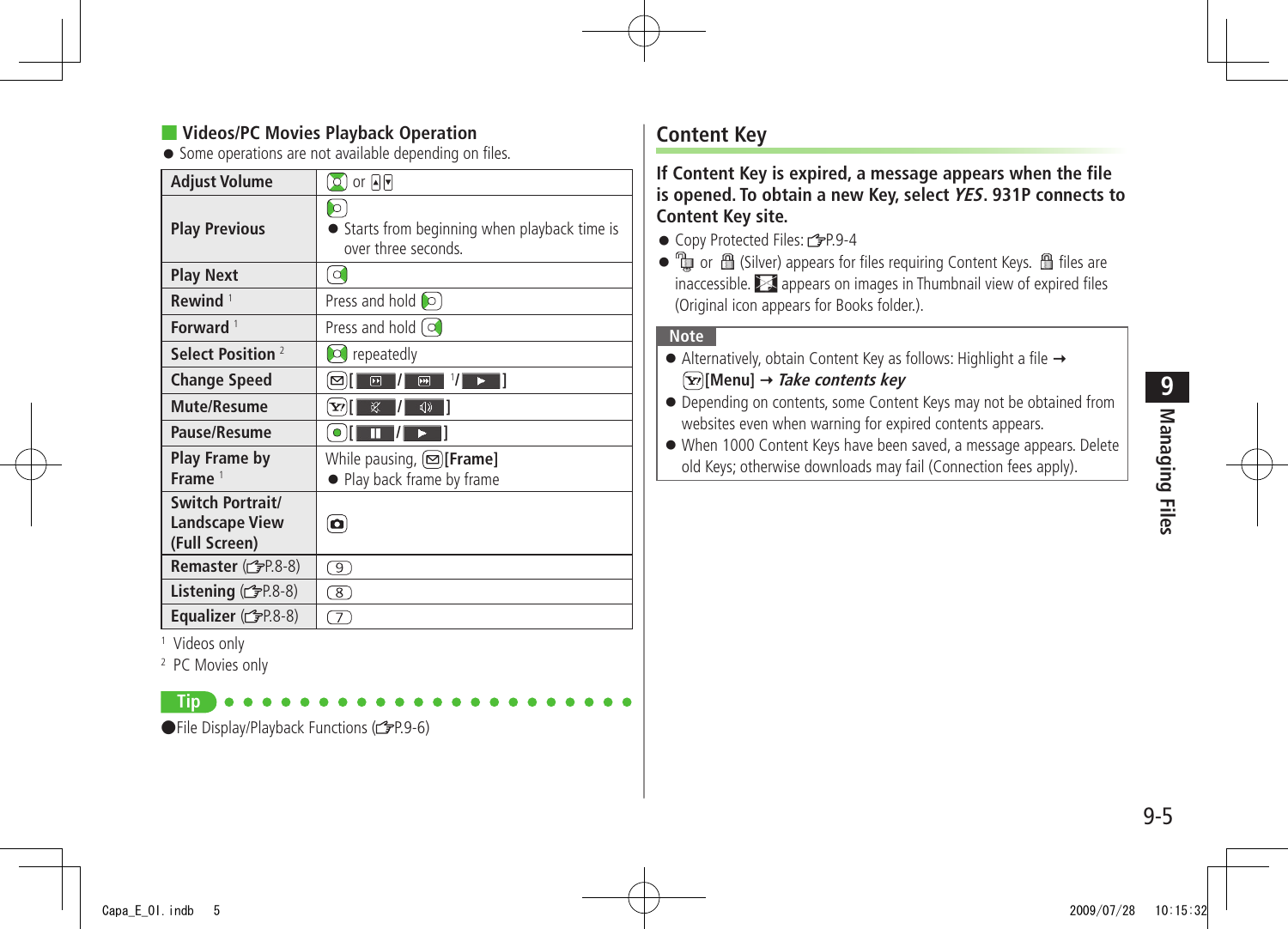#### <span id="page-5-0"></span>**File Display/Playback Functions**

■ **Enlarge Still Images**

**>Main Menu** ▶ **Data Folder ▶ Pictures** ▶ Select a folder ▶ Select a file X **[Menu]** X **Display size** X **Fit in display**

■ **Play Back from a Resume Position** 

Resume playback (videos/PC Movies) from a saved position.

#### **>Main Menu** ▶ Data Folder ▶ Videos or PC Movies

- **Position Memory** Select an item
- Save a resume position: Right
- ●**Marker to resume** is a resume position automatically saved when a call comes in, alarm goes off, battery runs low, or playback is terminated.

#### ■ **Functions Available in Video/PC Movie Playback Window**

- Some operations are not available depending on files.
- $>$  While playback is paused,  $\overline{X}$ **[Menu]**  $\rightarrow$  Select an item (See below)

| <b>Item</b>                                 | <b>Operation/Description</b>                                                                                                                    |
|---------------------------------------------|-------------------------------------------------------------------------------------------------------------------------------------------------|
| Normal play $1$                             | Play at normal speed                                                                                                                            |
| Slow <sup>1</sup>                           | Play at slow speed                                                                                                                              |
| <b>Quick View</b><br>$(1.25x)$ <sup>1</sup> | Play 1.25 times faster than normal                                                                                                              |
| <b>Ouick</b><br>View $(2x)$ <sup>1</sup>    | Play at double speed                                                                                                                            |
| Fast $2$                                    | Forward                                                                                                                                         |
| Rewind $2$                                  | Rewind                                                                                                                                          |
| <b>Stop</b>                                 | Return to Videos/PC Movies List window                                                                                                          |
| <b>Position to</b><br>play                  | Start playback from specified point<br>$\triangleright$ $\triangleright$ to highlight a play point $\rightarrow \cdot$ ( $\triangleright$ [Set] |
| <b>Connect to</b><br>Website <sup>1</sup>   | Open site link<br>$>$ YFS                                                                                                                       |

| <b>Item</b>                                                       | <b>Operation/Description</b>                                                                                                             |
|-------------------------------------------------------------------|------------------------------------------------------------------------------------------------------------------------------------------|
| Sound effect                                                      | Remaster, Listening or Equalizer (SP.8-8)                                                                                                |
| <b>Contents</b><br>info $2$                                       | Show title, file name, etc.                                                                                                              |
| <b>Position</b><br>memory                                         | Save resume position<br>> Select a resume position<br>• To play back from a saved position: CFLeft                                       |
| Attach to<br>$S!$ Mail <sup>1</sup>                               | Send file via SL Mail<br>(fep 2 on P.13-4)                                                                                               |
| Register<br>(Ringtones) <sup>1</sup>                              | Set as ringtone<br>$\triangleright$ <i>Ringtones</i> $\rightarrow$ Select a type<br>$\bullet \bigstar$ appears for item set as ringtone. |
| Register<br>(Stand-by<br>Display/Start-up<br>Window) <sup>1</sup> | Save a file as Standby Display or Start-up Window<br>$\triangleright$ Select an item $\rightarrow$ YES                                   |
| Video info $1$                                                    | Show title, file name, etc.                                                                                                              |
| Send Ir data $1$                                                  | Send file via Infrared (CFP.10-3)                                                                                                        |
| IC<br>transmission $1$                                            | Send file via IC transmission (CFP.10-5)                                                                                                 |
| <b>Add shortcut</b><br>icon <sup>1</sup>                          | Create a shortcut (real-22)                                                                                                              |
| Description <sup>2</sup>                                          | Show file information<br>> The words view or Description view                                                                            |
| Copy URL <sup>2</sup>                                             | Copy URL                                                                                                                                 |
| Display size                                                      | Select a display size<br>> Actual size or Fit in display                                                                                 |
| Change to<br>full $1$                                             | Switch to Landscape View. Full screen playback starts.<br>$\bullet$ To toggle views: $(\bullet)$                                         |
| <sup>1</sup> Video files only                                     |                                                                                                                                          |

2 PC movies only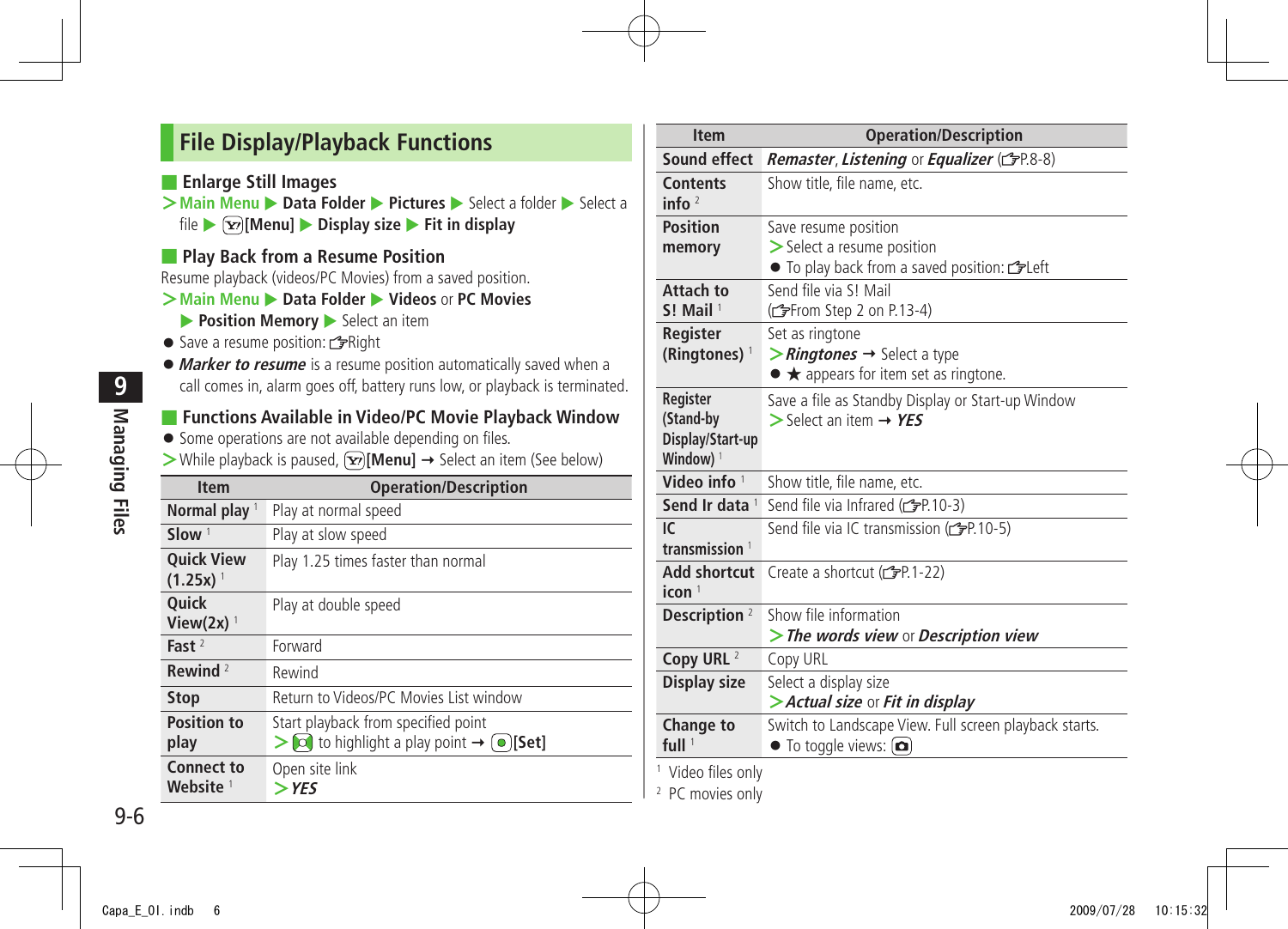### <span id="page-6-0"></span>**Options**

#### **Copy Protected Files**

- When set as wallpaper or ringtone, settings may return to defaults if license has expired or different USIM Card is inserted.
- Limited use files cannot be set as wallpaper or ringtone.

Highlight a file in Data Folder  $\rightarrow \infty$  [Menu] for the following operations.

● Some functions may not be available depending on files.

#### ■ **Pictures**

| <b>Item</b>         | <b>Operation/Description</b>                           |
|---------------------|--------------------------------------------------------|
| <b>Edit picture</b> | Edit files $(\mathcal{C}$ P.9-12)                      |
| Display picture     | Open files                                             |
| Set display*        | Set as wallpaper, Phone Book image, Menu Icons, etc.   |
|                     | $>$ Select an item                                     |
|                     | $\bullet \bigstar$ appears for item.                   |
| <b>Picture info</b> | Show file name, file size, etc.                        |
| Attach to           | Send files via S! Mail (referom Step 2 on P.13-4)      |
| S! Mail             |                                                        |
| <b>Graphic mail</b> | Add selected files to Graphic Mail (refr.13-9)         |
| Send Ir data        | Send files via Infrared (CPP 10-3)                     |
| IC transmission     | Send files via IC transmission ( $\mathcal{F}$ P.10-5) |
| Add shortcut        | Create shortcuts (子P.1-22)                             |
| icon                |                                                        |
| Copy to             | Copy files to microSD Card                             |
| microSD             |                                                        |
| Move to             | Move files to microSD Card                             |
| microSD             |                                                        |
| <b>Positioning</b>  | Set where to paste files in Standby                    |
|                     | $\geq$ Select a position                               |

| <b>Item</b>                                    | <b>Operation/Description</b>                                                                                                                                                                                                                                                                                                                                                                                                                         |
|------------------------------------------------|------------------------------------------------------------------------------------------------------------------------------------------------------------------------------------------------------------------------------------------------------------------------------------------------------------------------------------------------------------------------------------------------------------------------------------------------------|
| Edit file name Edit file names                 |                                                                                                                                                                                                                                                                                                                                                                                                                                                      |
| Move                                           | Move files to other folders                                                                                                                                                                                                                                                                                                                                                                                                                          |
| Slideshow                                      | Show files in a folder continuously. Select display speed<br>$>$ Normal or Slow                                                                                                                                                                                                                                                                                                                                                                      |
| Delete this                                    | Delete a file<br>$>$ YES                                                                                                                                                                                                                                                                                                                                                                                                                             |
| Delete all                                     | Delete all files<br>$>$ Enter Phone Password $\rightarrow$ YES                                                                                                                                                                                                                                                                                                                                                                                       |
| Multiple-<br>choice                            | Select multiple files to use<br>> Check files to use → $\boxed{\mathbf{x}}$ [Menu] → Select an item                                                                                                                                                                                                                                                                                                                                                  |
| <b>Memory</b><br><b>Status</b>                 | Show memory information                                                                                                                                                                                                                                                                                                                                                                                                                              |
| Sort                                           | Change display order of files<br>$\geq$ Select an order                                                                                                                                                                                                                                                                                                                                                                                              |
| Pictures/<br><b>File names</b>                 | Toggle list view<br>Alternatively, <b>all Change</b> to toggle                                                                                                                                                                                                                                                                                                                                                                                       |
| key                                            | Take contents Connect to site for Content Key                                                                                                                                                                                                                                                                                                                                                                                                        |
| Image: 子P.18-12).<br>(C <sub>FP</sub> P.18-4). | * Before setting a file as Video Call related item (except for Incoming/<br>Outgoing Video Calls), set <b>Select Images</b> to <b>Original</b> (Change Outgoing<br>To set a file as Menu Icon related item, set <i>Menu Icons</i> to <i>Customize</i><br>• If incoming calls arrive or handset is turned off while My Pictograms<br>package file (.gpk) is being uncompressed, some pictograms in package<br>file may not open. Retry uncompressing. |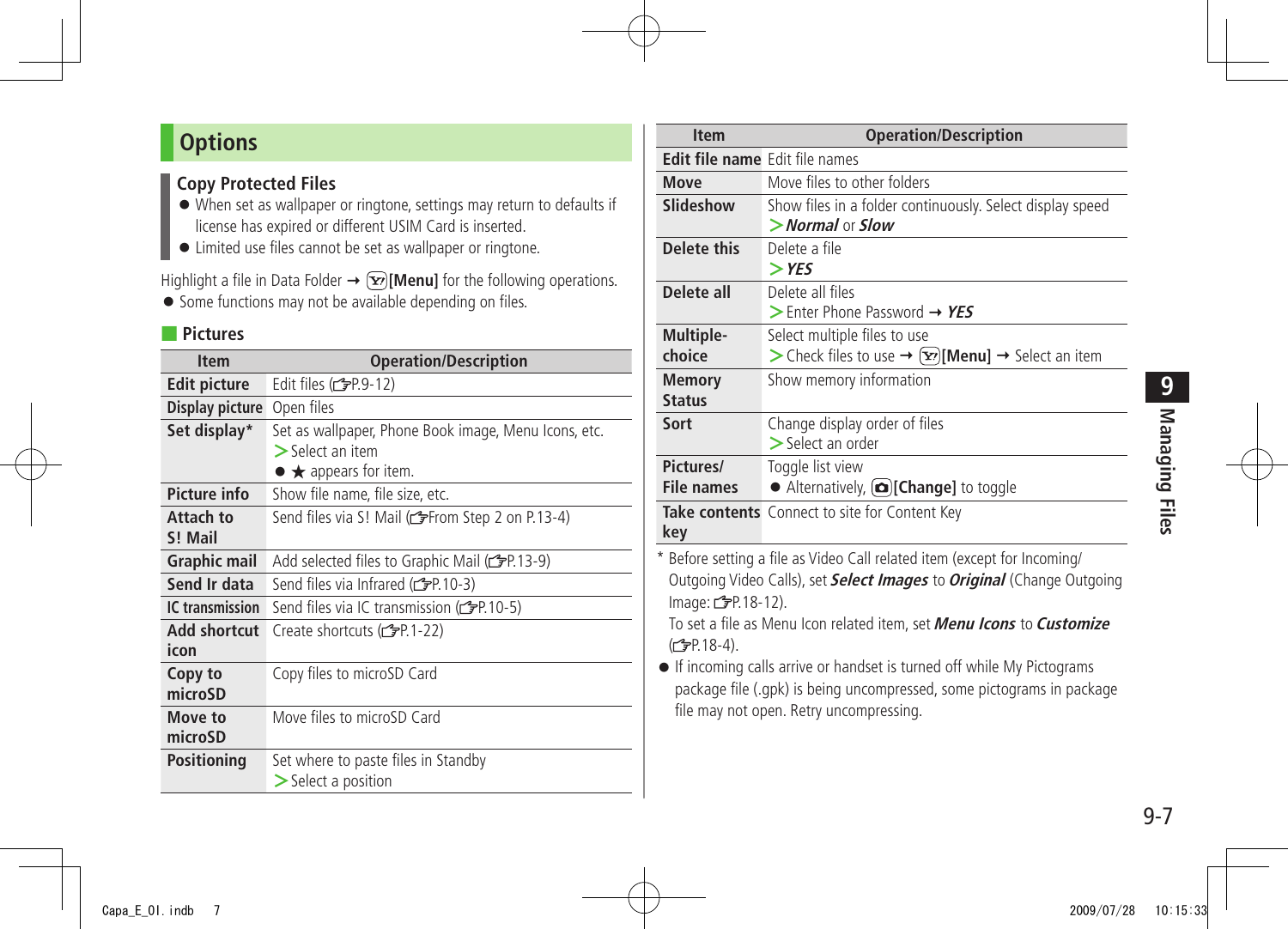#### **Tip**

●Enlarge Still Images (r FP.9-6)

- ●Editing Still Images (<del>●</del>P.9-12)
- ●Creating Animations (<del>1</del>9-9-13)

●Saving Still Images to Phone Book (子P.9-14)

#### ■ **Ring Songs&Tones**

| <b>Item</b>                           | <b>Operation/Description</b>                                                   |
|---------------------------------------|--------------------------------------------------------------------------------|
| <b>Edit file name</b> Edit file names |                                                                                |
| Play melody                           | Play back files                                                                |
| Set as ring                           | $\ge$ Set as ringtone                                                          |
| tone                                  | $\bullet \bigstar$ appears for item.                                           |
| Add shortcut                          | Create shortcuts (rep.1-22)                                                    |
| icon                                  |                                                                                |
| Attach to<br>S! Mail                  | Send files via S! Mail (reffrom Step 2 on P.13-4)                              |
| Send Ir data                          | Send files via Infrared (copp. 10-3)                                           |
| IC.                                   | Send files via IC transmission ( $\mathcal{F}$ P.10-5)                         |
| transmission                          |                                                                                |
| Copy to                               | Copy files to microSD Card                                                     |
| microSD                               |                                                                                |
| Song Tone<br>info                     | Show titles, file names, etc.                                                  |
| Memory<br><b>Status</b>               | Show memory information                                                        |
| <b>Delete</b>                         | $\geq$ Select a type                                                           |
|                                       | $\cdot$ Delete this $\rightarrow$ YES                                          |
|                                       | $\cdot$ <i>Delete select</i> $\rightarrow$ Check files to delete $\rightarrow$ |
|                                       | $\lbrack \mathfrak{\boxdot} \rbrack$ [Finish] → YES                            |
|                                       | $\cdot$ Delete all $\rightarrow$ Enter Phone Password $\rightarrow$ YES        |

| <b>Item</b>        | <b>Operation/Description</b>                                              |
|--------------------|---------------------------------------------------------------------------|
| Sort               | Change display order of files                                             |
|                    | $>$ Select an order                                                       |
| Move               | Move files to other folders                                               |
| Move to            | Move files to microSD Card                                                |
| microSD            |                                                                           |
|                    | Take contents Connect to site for Content Key                             |
| key                |                                                                           |
| Widget             |                                                                           |
| <b>Item</b>        | <b>Operation/Description</b>                                              |
| Paste on           | (C <sub>J</sub> PP.7-2)                                                   |
| Stand-by           |                                                                           |
| Widget             | Show file names, sizes, etc.                                              |
| <b>Information</b> |                                                                           |
| Attach to          | Send files via S! Mail (Corrom Step 2 on P.13-4)                          |
| S! Mail            |                                                                           |
| Send Ir data       | Send files via Infrared (CPP.10-3)                                        |
| IC.                | Send files via IC transmission (rep. 10-5)                                |
| transmission       |                                                                           |
| Move to            | Move files to microSD Card                                                |
| microSD            |                                                                           |
| Delete this        | Delete a file                                                             |
|                    | $>$ YES                                                                   |
| Delete all         | Delete all files                                                          |
|                    | $\triangleright$ Enter Phone Password $\rightarrow$ YES                   |
| Multiple-          | Select multiple files to use                                              |
| choice             | > Check files to use → $[\mathbf{x}$ <sup>2</sup> [Menu] → Select an item |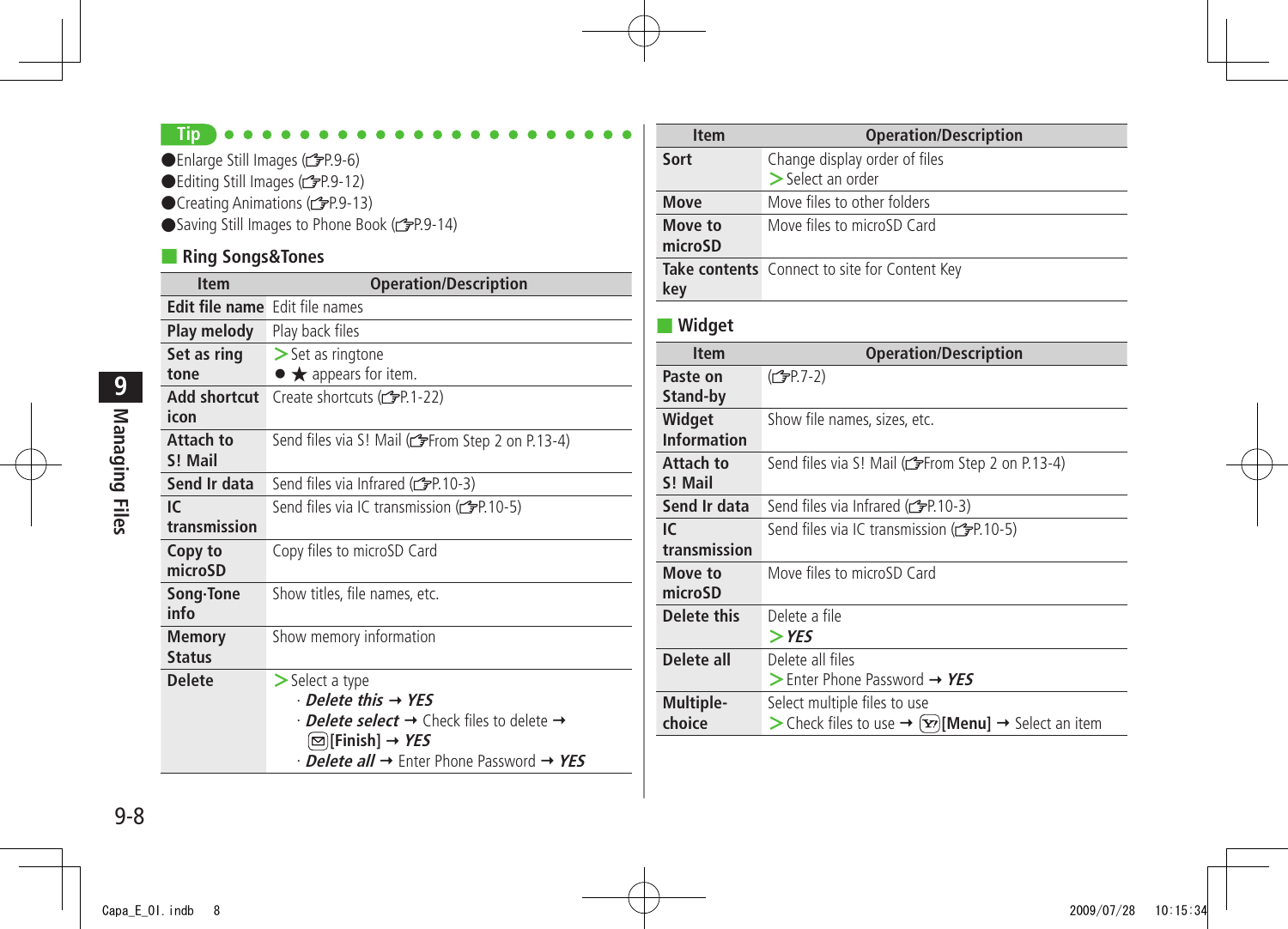#### ■ **S! Appli/Lifestyle-Appli**

| <b>Item</b>   | <b>Operation/Description</b>                                     |
|---------------|------------------------------------------------------------------|
| <b>Start</b>  | Activate S! Appli or Lifestyle-Appli                             |
|               | <b>Security level</b> Set security level (C <sub>P</sub> P.15-4) |
|               | <b>S! Appli info</b> Show file names, file sizes, etc.           |
|               | Add shortcut Create shortcuts (free22)                           |
| icon          |                                                                  |
| Move to       | Move files to microSD Card                                       |
| microSD       | (Lifestyle-Appli cannot be moved)                                |
| <b>Delete</b> | Delete files                                                     |
|               | $>$ YES                                                          |

#### ■ **Music**

● See "Functions Available in Chaku-Uta Full®/WMA File List" (r<sup>3</sup>P.8-9)

#### ■ **Videos**

| <b>Item</b>                    | <b>Operation/Description</b>                                                                   |
|--------------------------------|------------------------------------------------------------------------------------------------|
| Register                       | Set as ringtones, Standby Display or Start-up display                                          |
| Video info                     | Show titles, file names, etc.                                                                  |
| Attach to<br>S! Mail           | Send files via S! Mail (reffrom Step 2 on P.13-4)                                              |
| Send Ir data                   | Send files via Infrared (rep. 10-3)                                                            |
|                                | IC transmission Send files via IC transmission (FP.10-5)                                       |
| Copy to<br>microSD             | Copy files to microSD Card                                                                     |
| Move to<br>microSD             | Move files to microSD Card                                                                     |
| Move                           | Move files to other folders                                                                    |
| Add shortcut<br>icon           | Create shortcuts (仁子P.1-22)                                                                    |
| Edit file name Edit file names |                                                                                                |
| Delete this                    | Delete a file<br>$>$ YES                                                                       |
| Delete all                     | Delete all files<br>> Enter Phone Password $\rightarrow$ YES                                   |
| Multiple-<br>choice            | Select multiple files to use<br>> Check files to use $\rightarrow$ [xz][Menu] → Select an item |
| <b>Memory</b><br><b>Status</b> | Show memory information                                                                        |
| Sort                           | Change display order of files<br>> Select an order                                             |
| Listing                        | Change list view<br>Change] to toggle views                                                    |
| key                            | Take contents Connect to site for Content Key                                                  |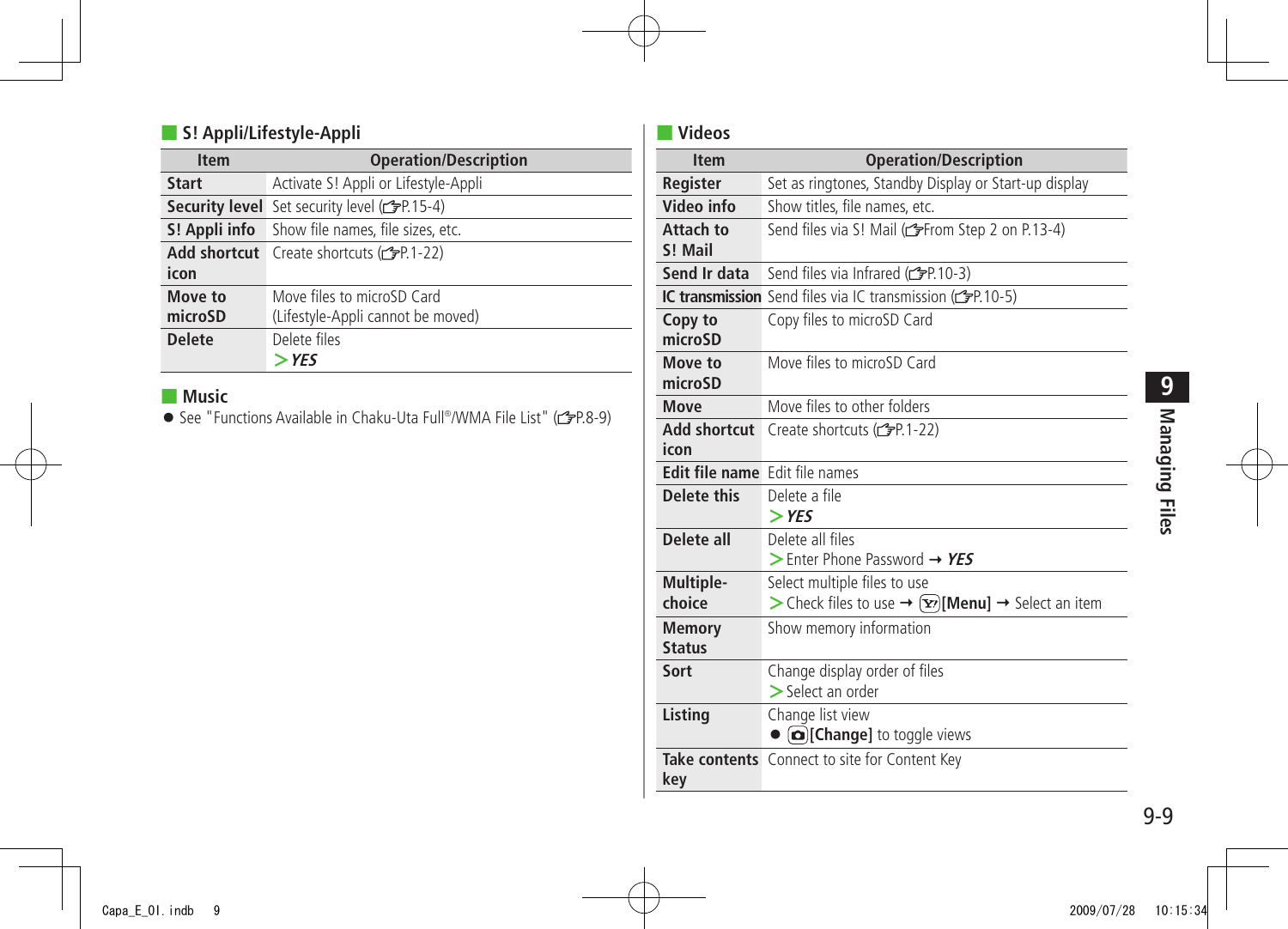#### ■ **PC Movies**

| <b>Item</b> | <b>Operation/Description</b>                                       |
|-------------|--------------------------------------------------------------------|
|             | <b>Contents info</b> Show titles, file names, etc.                 |
| <b>Move</b> | Move files to other folders                                        |
| Copy        | Copy files to other folders                                        |
| Multiple-   | Select multiple files to use                                       |
| choice      | > Check files to use $\rightarrow$ [x $r$ ][Menu] → Select an item |
| Comment     | Show descriptions                                                  |
| view        |                                                                    |
|             | <b>Memory Status</b> Show memory information                       |
| Delete this | Delete a file                                                      |
|             | $>$ YES                                                            |
| Delete all  | Delete all files                                                   |
|             | $\triangleright$ Enter Phone Password $\rightarrow$ YES            |
|             |                                                                    |
| ΤV          |                                                                    |
|             | • See Pictures folder for still images.                            |

| <b>Item</b>          | <b>Operation/Description</b>                                                                                                                                                                                                                                     |
|----------------------|------------------------------------------------------------------------------------------------------------------------------------------------------------------------------------------------------------------------------------------------------------------|
| <b>Edit title</b>    | $\blacktriangleright$ Enter titles                                                                                                                                                                                                                               |
| Video info           | Show titles, channel names, etc.                                                                                                                                                                                                                                 |
| Add shortcut<br>icon | Create shortcuts (全P.1-22)                                                                                                                                                                                                                                       |
| <b>Delete</b>        | $>$ Select an item<br>$\cdot$ Delete this $\rightarrow$ YES<br>$\cdot$ Delete selected $\rightarrow$ Check files to delete $\rightarrow$<br>$\lbrack\Xi\rbrack$ [Finish] → <i>YES</i><br>$\cdot$ Delete all $\rightarrow$ Enter Phone Password $\rightarrow$ YES |
| <b>Memory Status</b> | Show memory information                                                                                                                                                                                                                                          |
| Listing              | Change list view<br><b>[co]</b> [Change] to toggle views                                                                                                                                                                                                         |

#### ■ **Books**

÷

| <b>Item</b>                    | <b>Operation/Description</b>                      |
|--------------------------------|---------------------------------------------------|
| Play                           | Play back files                                   |
| <b>Connect to</b><br>Website   | Open site link                                    |
| <b>Book info</b>               | Show file names, file sizes, etc.                 |
|                                | Copy to microSD Copy files to microSD Card        |
|                                | <b>Move to microSD</b> Move files to microSD Card |
| Add folder                     | Add folders                                       |
| Edit file name Edit file names |                                                   |
| Move                           | Move files to other folders                       |
| key                            | Take contents Connect to site for Content Key     |
| <b>Delete</b>                  | Delete files<br>> YES                             |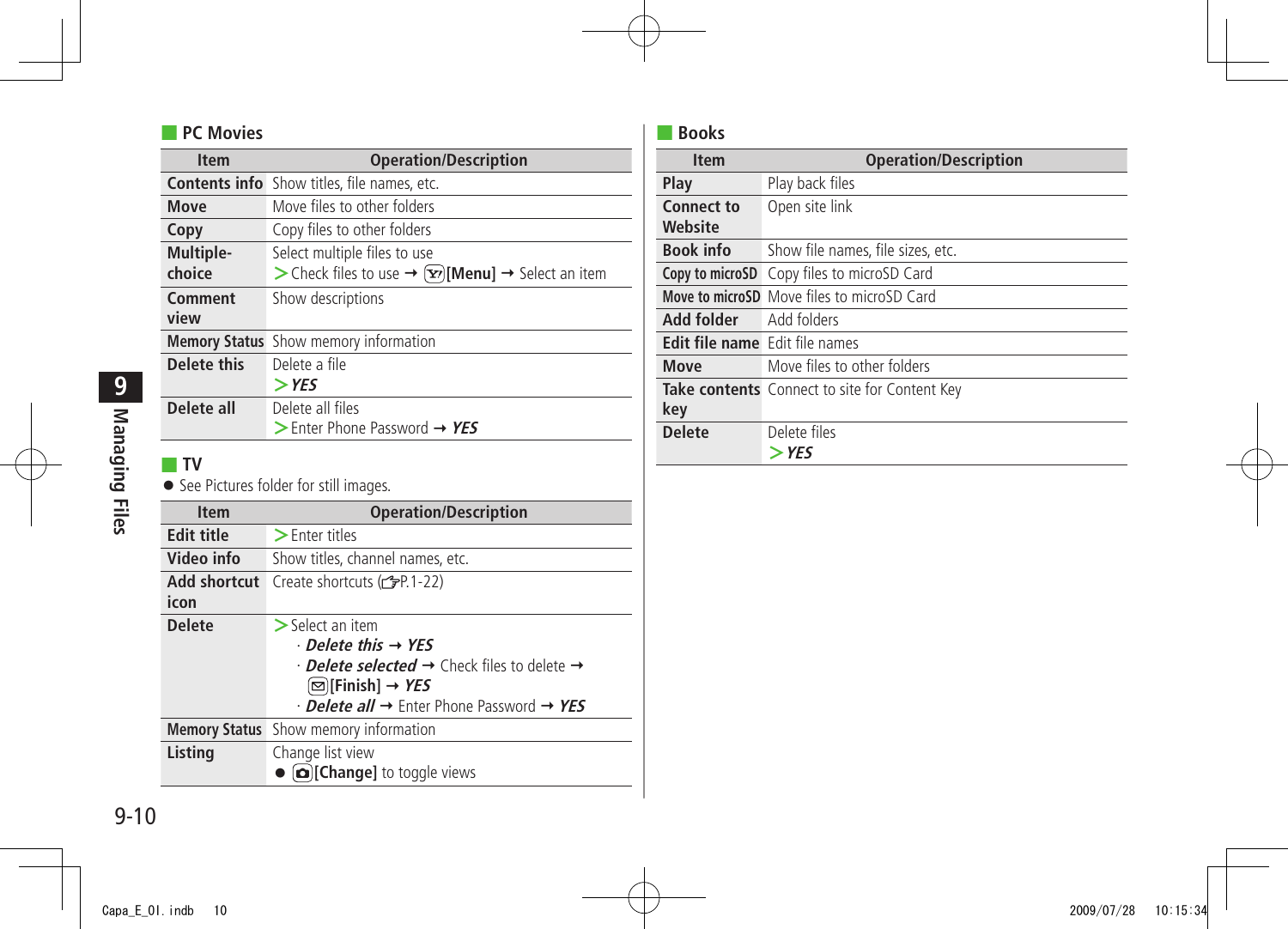#### ■ **Customized Screen**

| <b>Item</b>                  | <b>Operation/Description</b>                                             |
|------------------------------|--------------------------------------------------------------------------|
| <b>Preview</b>               | Preview files                                                            |
| Collective                   | Set Customized Screen all at once                                        |
| Setting                      |                                                                          |
| File info                    | Show titles, file names, etc.                                            |
| Copy to microSD              | Copy files to microSD Card                                               |
|                              | Move to microSD Move files to microSD Card                               |
| <b>Edit file name</b>        | Edit file names                                                          |
| <b>Delete this</b>           | Delete a file                                                            |
|                              | $>$ YES                                                                  |
| Delete all                   | Delete all files                                                         |
|                              | $>$ Enter Phone Password $\rightarrow$ YES                               |
| Multiple-                    | Select multiple files to use                                             |
| choice                       | > Check files to use → $\left[\mathbf{x}\right]$ [Menu] → Select an item |
| <b>Memory</b>                | Show memory information                                                  |
| <b>Status</b>                |                                                                          |
| Sort                         | Change display order of files                                            |
|                              | $\geq$ Select an order                                                   |
| Listing                      | Change list view                                                         |
|                              | <b>[co]</b> [Change] to toggle views                                     |
|                              | <b>Take contents</b> Connect to site for Content Key                     |
| key                          |                                                                          |
| <b>Connect to</b><br>Website | Open site link                                                           |

#### ■ **Templates**

| <b>Item</b>                    | <b>Operation/Description</b>                                                                        |
|--------------------------------|-----------------------------------------------------------------------------------------------------|
| Compose<br>S! Mail             | Send files via S! Mail (c P.13-5)                                                                   |
| <b>Edit title</b>              | Fdit titles                                                                                         |
|                                | Template Info Show title and file size                                                              |
| Delete this                    | $>$ YES                                                                                             |
| <b>Delete</b><br>selected      | > Check files to delete → $\textcircled{=}$ [Finish] → YES                                          |
| <b>Delete All</b>              | $>$ Enter Phone Password $\rightarrow$ YES                                                          |
| Font                           |                                                                                                     |
| <b>Item</b>                    | <b>Operation/Description</b>                                                                        |
| Set                            | Apply selected font                                                                                 |
| File info                      | Show file names, file sizes, etc.                                                                   |
| <b>Edit title</b>              | Edit titles                                                                                         |
| <b>Delete this</b>             | Delete a file<br>$>$ YES                                                                            |
| Delete all                     | Delete all files<br>$>$ Enter Phone Password $\rightarrow$ YES                                      |
| Multiple-<br>choice            | Select multiple files to use<br>> Check files to use → $\boxed{\mathbf{x}}$ [Menu] → Select an item |
| <b>Memory</b><br><b>Status</b> | Show memory information                                                                             |
| Sort                           | Change display order of files<br>$\geq$ Select an order                                             |
| Listing                        | Change list view<br><b>D</b> [Change] to toggle views                                               |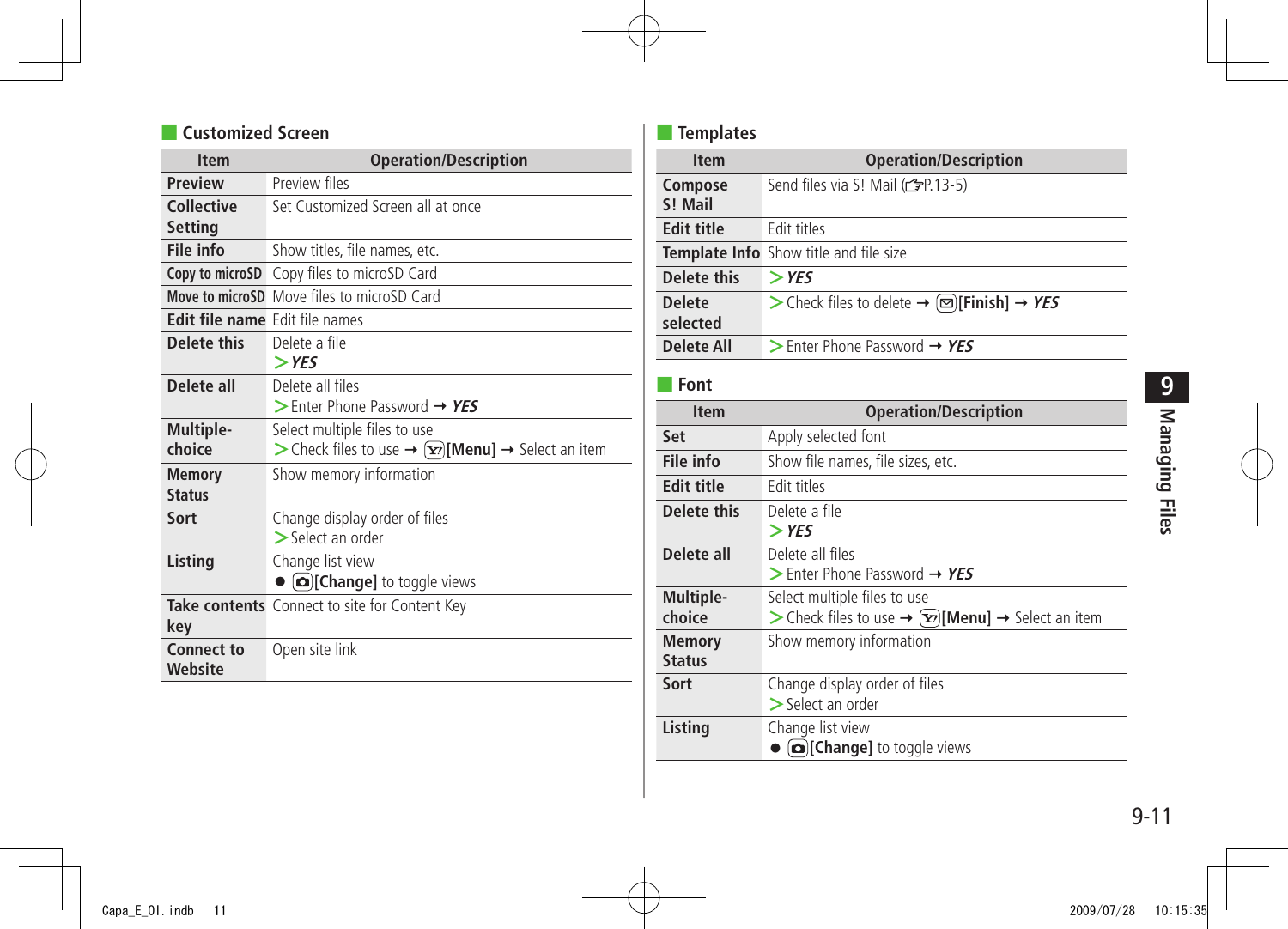#### <span id="page-11-0"></span>**Other Documents**

| <b>Item</b>                    | <b>Operation/Description</b>                                                                    |
|--------------------------------|-------------------------------------------------------------------------------------------------|
| File info                      | Show file names, file sizes, etc.                                                               |
| Attach to<br>S! Mail           | Send files via S! Mail (referom Step 2 on P.13-4)                                               |
| Copy to<br>microSD             | Copy files to microSD Card                                                                      |
| Edit file name                 | Edit file names                                                                                 |
| Move                           | Move files to other folders                                                                     |
| Delete this                    | Delete a file<br>$>$ YES                                                                        |
| Delete all                     | Delete all files<br>$>$ Enter Phone Password $\rightarrow$ YES                                  |
| Multiple-<br>choice            | Select multiple files to use<br>> Check files to use $\rightarrow$ [xe] [Menu] → Select an item |
| <b>Memory</b><br><b>Status</b> | Show memory information                                                                         |
| Sort                           | Change display order of files<br>$\geq$ Select an order                                         |

#### **Note**

● Titles of mp4/3gp Ring Songs&Tones files and Videos/Music/Customized Screen files appear in respective lists. Files without titles appear with file names (created when files are saved to handset). Titles cannot be changed; edited file names may not appear in lists.

## **Using/Editing Still Images**

#### **Editing Still Images**

● Edit features are not available for all file types.

#### **Main Menu** X **Data Folder** X **Pictures**

**1** Select a folder  $\rightarrow$  Select a file  $\rightarrow$   $\overline{Y}$  $\overline{Y}$  $\overline{Y}$  $\overline{Y}$  $\overline{Y}$  $\overline{Y}$  $\overline{Y}$ **Edit picture**

#### **2**  $\boxed{\mathbf{Y}}$  [Menu]  $\rightarrow$  Select an item (See below)

| <b>Item</b>        | <b>Operation/Description</b>                                                                                                                                                                                                                                                                                                                                                      |
|--------------------|-----------------------------------------------------------------------------------------------------------------------------------------------------------------------------------------------------------------------------------------------------------------------------------------------------------------------------------------------------------------------------------|
|                    | <b>Marker stamp</b> $\triangleright$ Select a stamp $\rightarrow$ <b>[O]</b> to move stamp $\rightarrow$ <b>[O]</b> [Put]<br>• Following options are available when positioning a<br>stamp:<br>$\cdot$ To rotate or scale up/down: $[\mathbf{x}$ <sup>2</sup> [Menu] $\rightarrow$<br>Select an item<br>· To start over: (図)[Cancel]<br>$\bullet$ To add: $\textcircled{r}$ [Add] |
| <b>Frame</b>       | $\geq$ Select a frame<br>$\cdot$ To rotate 180 degrees: $[\mathbf{x}$ <sup>2</sup> [Menu] $\rightarrow$<br>180° rotation<br>$\cdot$ To change frame: $\circ$<br>· To return to frame list: ( <b>∞)[Cancel]</b>                                                                                                                                                                    |
| Character<br>stamp | > Enter text $\rightarrow$ $\sim$ to move text $\rightarrow \sim \sim$ [Put]<br>• To change content/color/font/size: When positioning<br>stamp, $[\mathbf{x}$ [Menu] $\rightarrow$ Operate selected item<br>● To start over: [ $\textcircled{=}$ ][Cancel] after positioning                                                                                                      |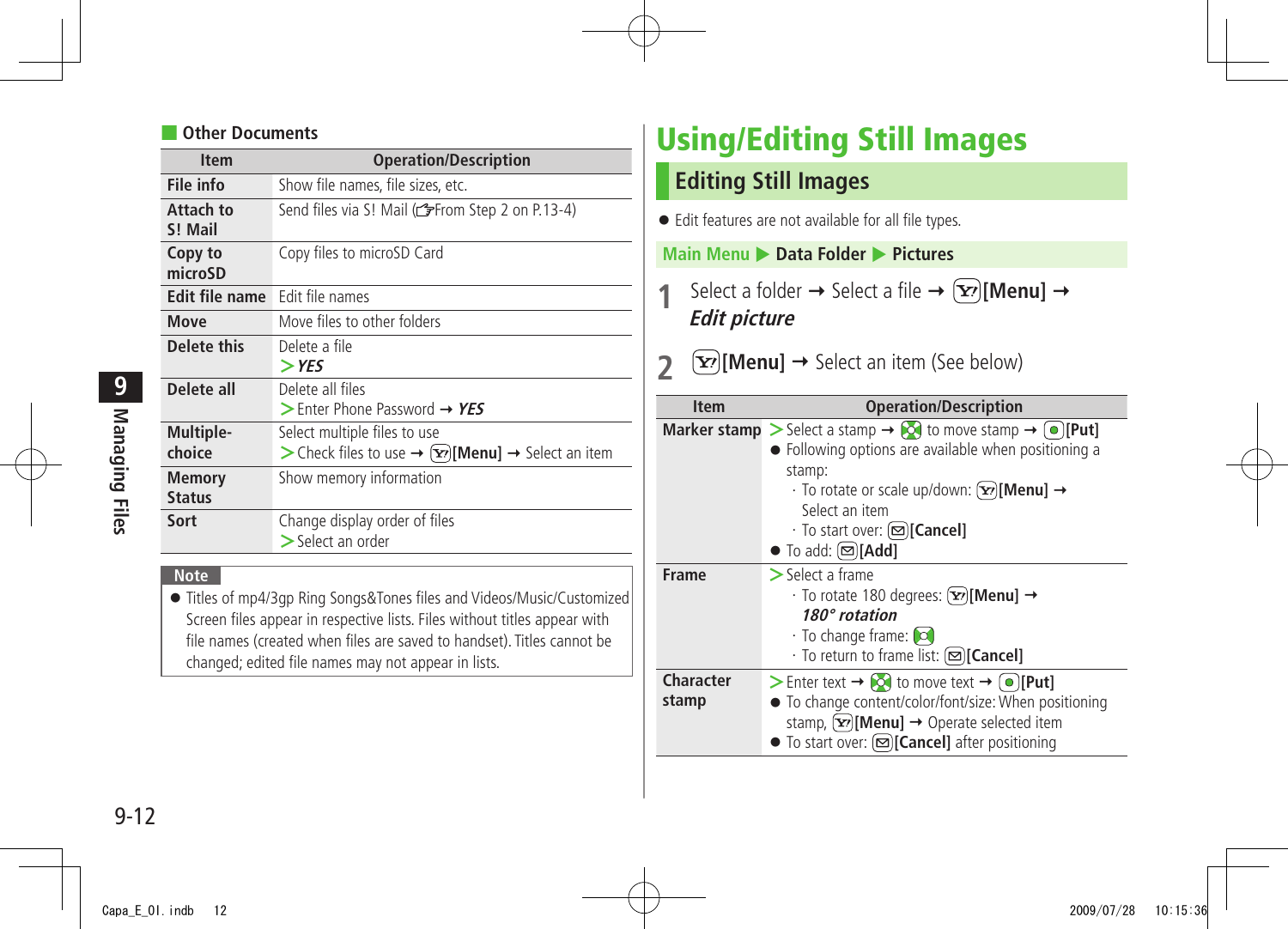<span id="page-12-0"></span>

| <b>Operation/Description</b>                                                                                                                                                                                                                               |
|------------------------------------------------------------------------------------------------------------------------------------------------------------------------------------------------------------------------------------------------------------|
| Change image size to Standby (480 x 854)<br>$>$ YES                                                                                                                                                                                                        |
| $>$ Select a size<br>● To start over: (図)[Cancel]                                                                                                                                                                                                          |
| Specify a size $\rightarrow \infty$ to specify area $\rightarrow \infty$ [Set]<br>● To start over: After specifying area, [ <b>□</b> ][ <b>Cancel</b> ]                                                                                                    |
| $>$ Select an item<br>● To start over: [ <b>□</b> ][ <b>Cancel</b> ]                                                                                                                                                                                       |
| $>$ 90° to right, 90° to left or 180°<br>● To start over: [ <b>□</b> ][ <b>Cancel</b> ]                                                                                                                                                                    |
| $\geq$ $\infty$ to adjust brightness                                                                                                                                                                                                                       |
| Create S! Mail with edited still images<br>> $\odot$ [Set] → Create S! Mail ( $\mathcal{F}$ From Step 2 on P.13-4)<br>• Edited files are automatically saved.<br>• Alternatively, $\boxed{\infty}$ $\boxed{\times}$ <b>]</b> to attach pictures to S! Mail |
| Overwrite/rename to save edited files                                                                                                                                                                                                                      |
|                                                                                                                                                                                                                                                            |

Available after other editing operations.

**3 [Set] [Save]**

**4 YES** (Overwrite) or **NO** (Save as)

#### **Creating Animations**

#### **Saving Original Animation**

**Main Menu > Data Folder > Pictures > Original Animation** 

- **1**  $\langle$  *k***ew>**  $\rightarrow$  $\langle$ **1st>**  $\cdot$  $\langle$  **<b>***<20th>*
- 2 Select a folder  $\rightarrow$  Select a file
	- Repeat Step 2.
- **3 [Finish]**

#### **Functions Available in Original Animation List**

In Original Animation list, press **[x]** [Menu] for following operations.

| <b>Item</b>         | <b>Operation/Description</b>                                                         |
|---------------------|--------------------------------------------------------------------------------------|
| <b>Edit title</b>   | $\geq$ Enter title                                                                   |
|                     | <b>Org. animation</b> Add more files to an Original Animation (C <sub>F</sub> Above) |
| <b>Display</b>      | Play back an Original Animation                                                      |
| picture             | • Alternatively, select an Original Animation from list to                           |
|                     | play back.                                                                           |
| Set display         | Set an Original Animation as Standby display, etc.                                   |
|                     | > Select item to set Original Animation as                                           |
| <b>Picture info</b> | View item set for <b>Set display</b>                                                 |
| Release             | Cancel a saved Original Animation                                                    |
| animation           | $>$ YES                                                                              |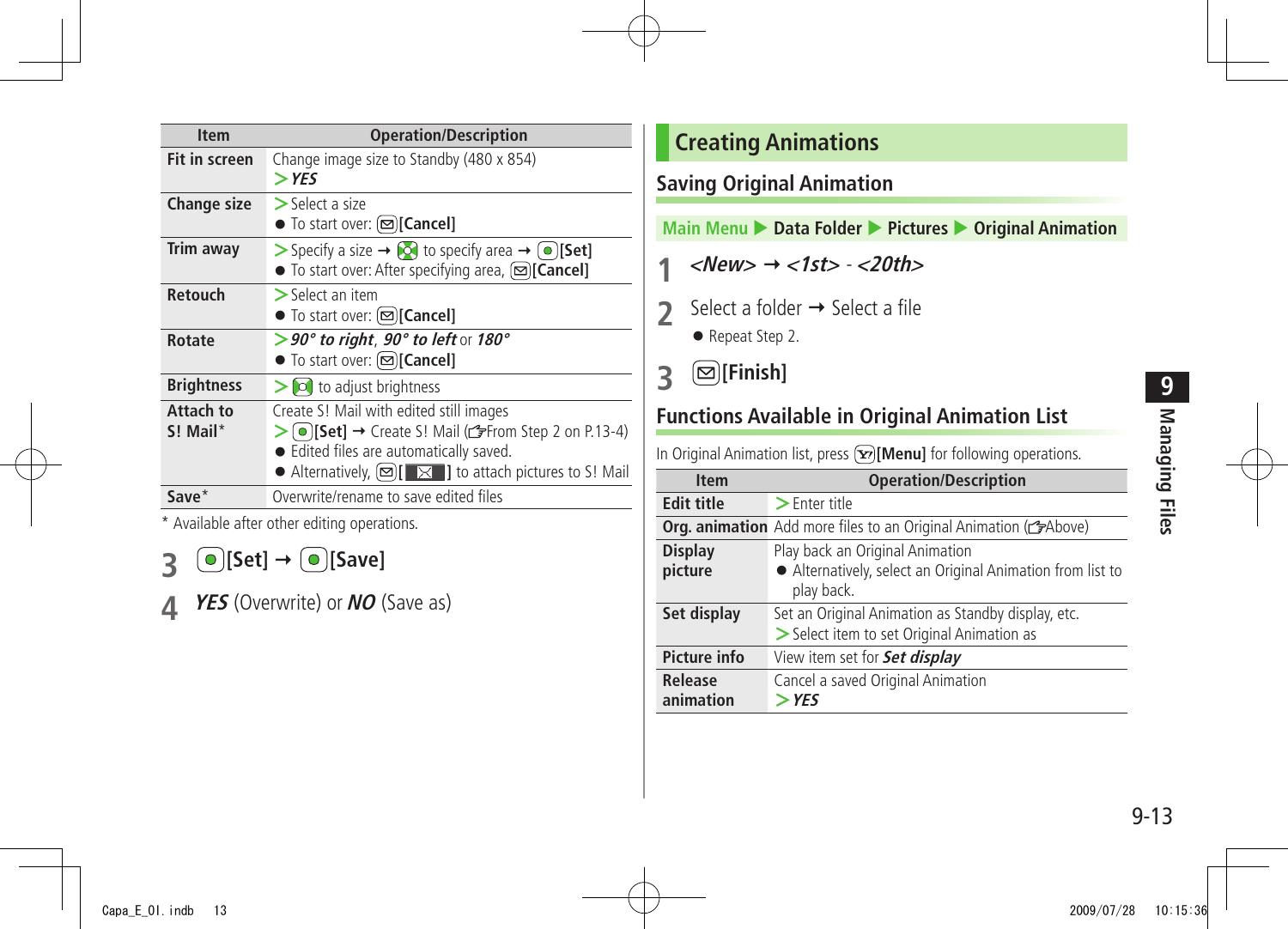#### <span id="page-13-0"></span>**Saving Still Images to Phone Book**

- Savable sizes:
	- ・ Standby (480 x 854) or smaller in JPEG or GIF format (up to 300 Kbytes)
	- ・ VGA (640 x 480) or smaller in PNG format
- Save images to up to 100 Phone Book entries.
- Still images cannot be saved to USIM Card Phone Book entries.

#### **Main Menu** X **Data Folder** X **Pictures**

Select a folder  $\rightarrow$  Select a file  $\rightarrow$   $(\mathbf{x})$ [**Menu**]  $\rightarrow$ **Set display Phone Book**

#### **2 New Entry**

**New**  $\rightarrow$  Enter details ( $\rightarrow$  From Step 3 on P.4-4)  $\rightarrow$ **[Finish]**

#### **Add to Existing Entry**

 $Add \rightarrow$  Select entry  $\rightarrow \Box$  [Finish]  $\rightarrow$  YES

## **Managing Folders/Files**

#### **Managing Folders**

**The following operations are available in Pictures, Music, Books, Videos, Ring Songs&Tones and Other Documents.**

#### **Main Menu > Data Folder**

Select a folder  $\rightarrow \infty$  [Menu]  $\rightarrow$  Select an item (See below)

| <b>Item</b>         | <b>Operation/Description</b>                                              |
|---------------------|---------------------------------------------------------------------------|
| Add folder          | Create user folders                                                       |
| <b>Edit folder</b>  | Edit user folder names                                                    |
| name                |                                                                           |
| Delete folder       | Delete a user folder                                                      |
|                     | $\triangleright$ Enter Phone Password $\rightarrow$ YES $\rightarrow$ YES |
| <b>Folder</b>       | Hide files in folder unless Phone Password is entered                     |
| security $1$        | $>$ Enter Phone Password $\rightarrow$ YES                                |
|                     | <sup>14</sup> appears for folder.                                         |
|                     | • To cancel: Repeat the step                                              |
| Delete all          | > Enter Phone Password $\rightarrow$ YES $\rightarrow$ YES                |
| image $2$           |                                                                           |
| <b>Edit Play</b>    | Edit Play Lists                                                           |
| List $3$            |                                                                           |
| <b>Release Play</b> | Cancel edited Play Lists                                                  |
| List $3$            | > YES                                                                     |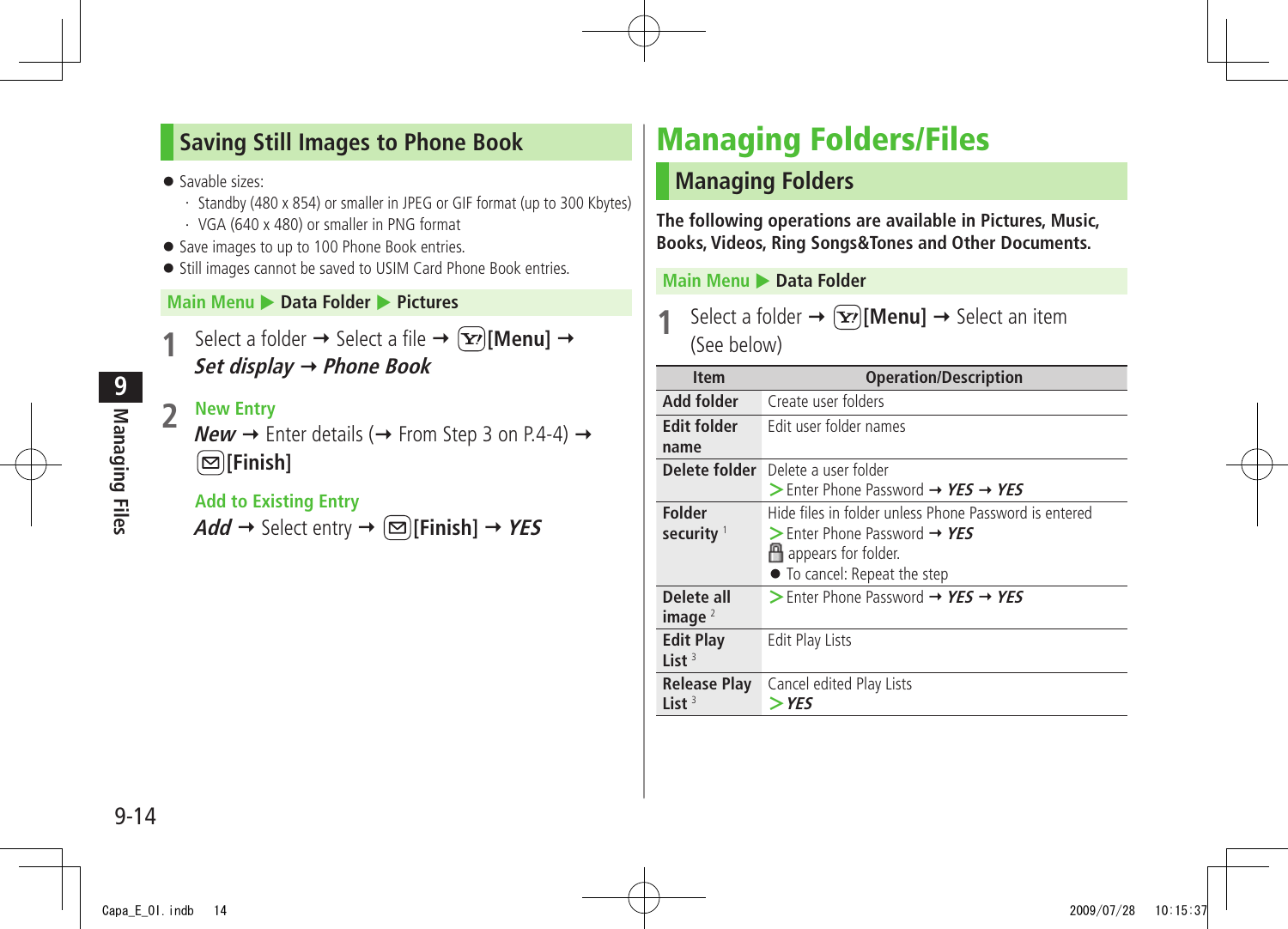<span id="page-14-0"></span>

| <b>Item</b>                     | <b>Operation/Description</b>                           |
|---------------------------------|--------------------------------------------------------|
| <b>Select</b>                   | Specify folders on microSD Card to save files to       |
| storage $4$                     | $>$ YES                                                |
|                                 | • Folders cannot be specified when saving Books files. |
| <b>Memory</b>                   | View memory capacity/number of saved files             |
| Status <sup>5</sup>             |                                                        |
| براجع ومطاطره وممادا الموسيديان |                                                        |

1 Pictures/Videos folders only

2 Pictures folder only

3 Play List folder in Ring Songs&Tones folder only

4 microSD Card only

5 Music folder only

#### **Using Play List**

**Use Play List to organize Data Folder Ring Songs&Tones/ Videos files.**

**Select Ring Songs&Tones, Music or Videos folder files to create Play List links to each file in its original folder.**

**Creating Ring Songs&Tones Play Lists**

#### **Main Menu** X **Data Folder** X **Ring Songs&Tones**

- **1** Highlight *Play List*  $\rightarrow \overline{X}$  [Menu]  $\rightarrow$  *Edit Play List*
- **2** Select a number  $\rightarrow$  Select a folder  $\rightarrow$  Select a file
	- Repeat Step 2.
- **3 [Finish]**
- **Play Back Play List**
- **>** Main Menu ▶ Data Folder ▶ Ring Songs&Tones ▶ Play List
- Files are played back in the saved order.

■ **Delete a File >**After Step 1, select a file → **Release this** 

■ **Delete All Files**  $>$ In Step 1,  $\boxed{\mathbf{Y}}$ **[Menu]**  $\rightarrow$  *Release Play List*  $\rightarrow$  *YES* 

#### **Note**

● mp4/3gp files cannot be added to Play List except in Music Player Play List.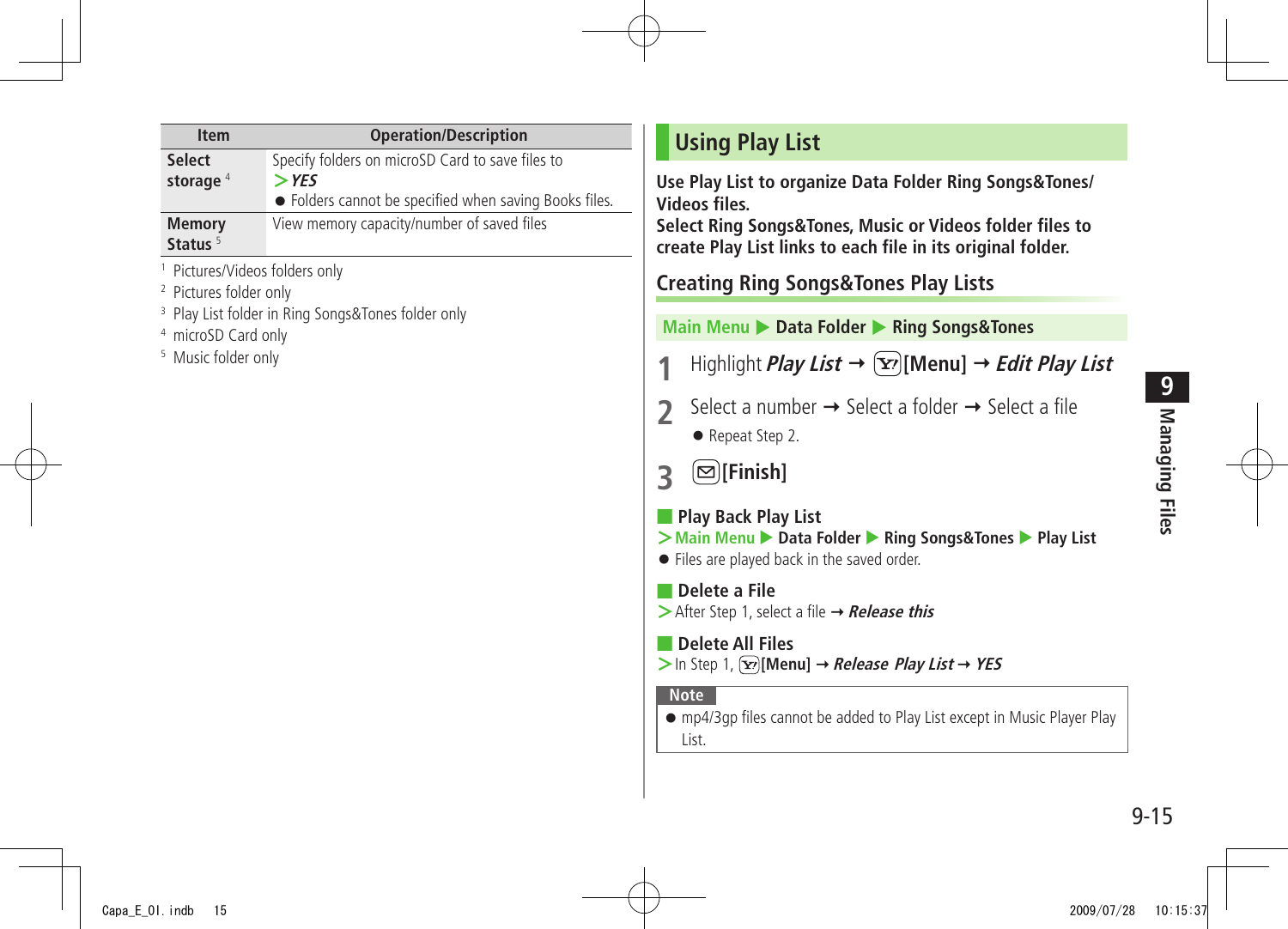#### <span id="page-15-0"></span>**Creating Video Play Lists**

#### **Main Menu ▶ Data Folder ▶ Videos ▶ Play List**

- **1** Select a Play List
- Select a number  $\rightarrow$  Select a folder  $\rightarrow$  Select a file
	- Repeat Step 2.
- **3 [Finish]**

#### ■ **Play Back Play Lists**

- **>Main Menu** ▶ **Data Folder** ▶ **Videos** ▶ **Play List** ▶ Highlight a Play List **[Play]**
- Files are played back in the saved order.

#### ■ **Delete a File**

 $\triangleright$  After Step 1, (highlight a file  $\rightarrow$ )  $\triangleright$  [**Menu**]  $\rightarrow$  *Delete this* or **DEL all from list YES**

#### ■ **Change Order**

 $\triangleright$  After Step 1,  $\overline{Y}$ **[Menu]**  $\rightarrow$  *Oder to play*  $\rightarrow$  Select a file  $\rightarrow$  Select a  $\text{target} \rightarrow \text{[} \text{F} \text{] }$  **[Finish]**  $\rightarrow \text{[} \text{F} \text{] }$  **[Finish]** 

## **microSD Card**

- 931P is compatible with up to 2 GB commercial microSD Cards and up to 16 GB commercial microSDHC Cards (as of May 2009). For information on memory card compatibility, visit the website below (Japanese). Note that microSD Cards not listed on the website may not function properly.
	- ・ From Yahoo! Keitai P-egg (as of May 2009) Yahoo! Keitai top page → メニューリスト → 辞書・ツール→  $5 - 9 - 1 - 7 - 9$ -egg
	- ・ From PC http://panasonic.jp/mobile/

Not all operations are guaranteed by the microSD/microSDHC Cards listed.

● Format new microSD/microSDHC Cards for use with 931P ( $pP.9-18$ ).

#### **Note**

- SoftBank is not liable for damages from accidental loss/alteration of microSD Card information. Keep a copy of Phone Book entries, etc. in a separate place.
- microSD Card has no write protect feature; there is a risk of accidental erasure/overwriting of files.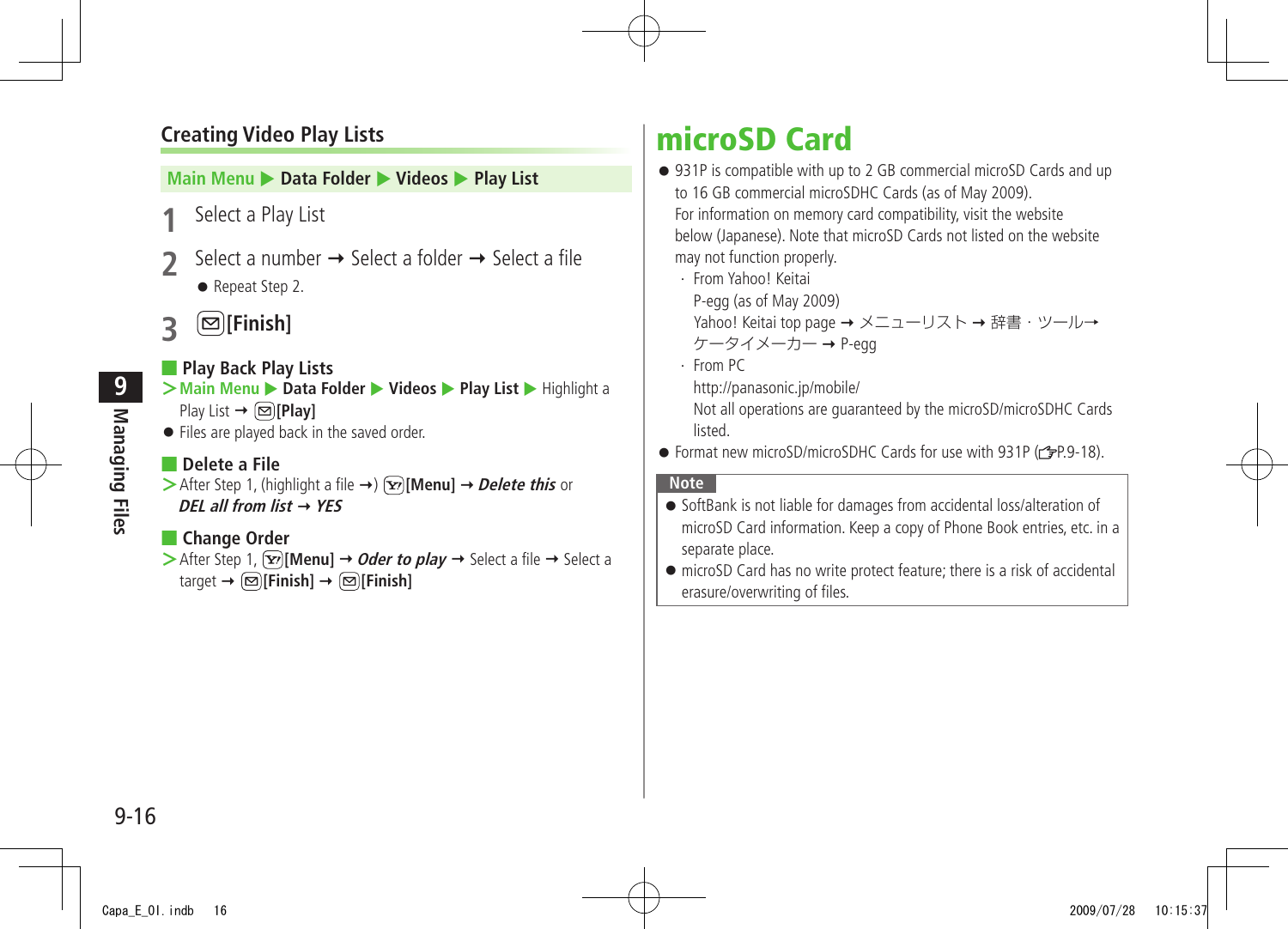#### <span id="page-16-0"></span>**microSD Card Installation**

● Turn off handset before inserting/removing microSD Card.

#### **Inserting**

**1** Open cover. Insert microSD Card until it clicks



**2** Close cover

#### **microSD Card Check**

When microSD Card is installed correctly,  $\mathbb B$  appears. If  $\mathbb B$  appears, microSD Card cannot be used. Remove microSD Card from handset, and re-insert it. If does not disappear, execute Check microSD ( P.9-21) or format microSD Card (rep. 9-18). (Display Indicator: <del>『</del>P.1-10)

#### **Removing**

- **1** Push microSD Card in
	- microSD Card pops out with a light push.



- **2** Remove microSD Card and close cover
	- To close cover: r<sup>•</sup> Left

#### **Note**

- Do not turn off handset or remove battery/microSD Card while flashes. microSD Card may be damaged or files lost.
- microSD Card may pop out when inserting/removing it.

9-17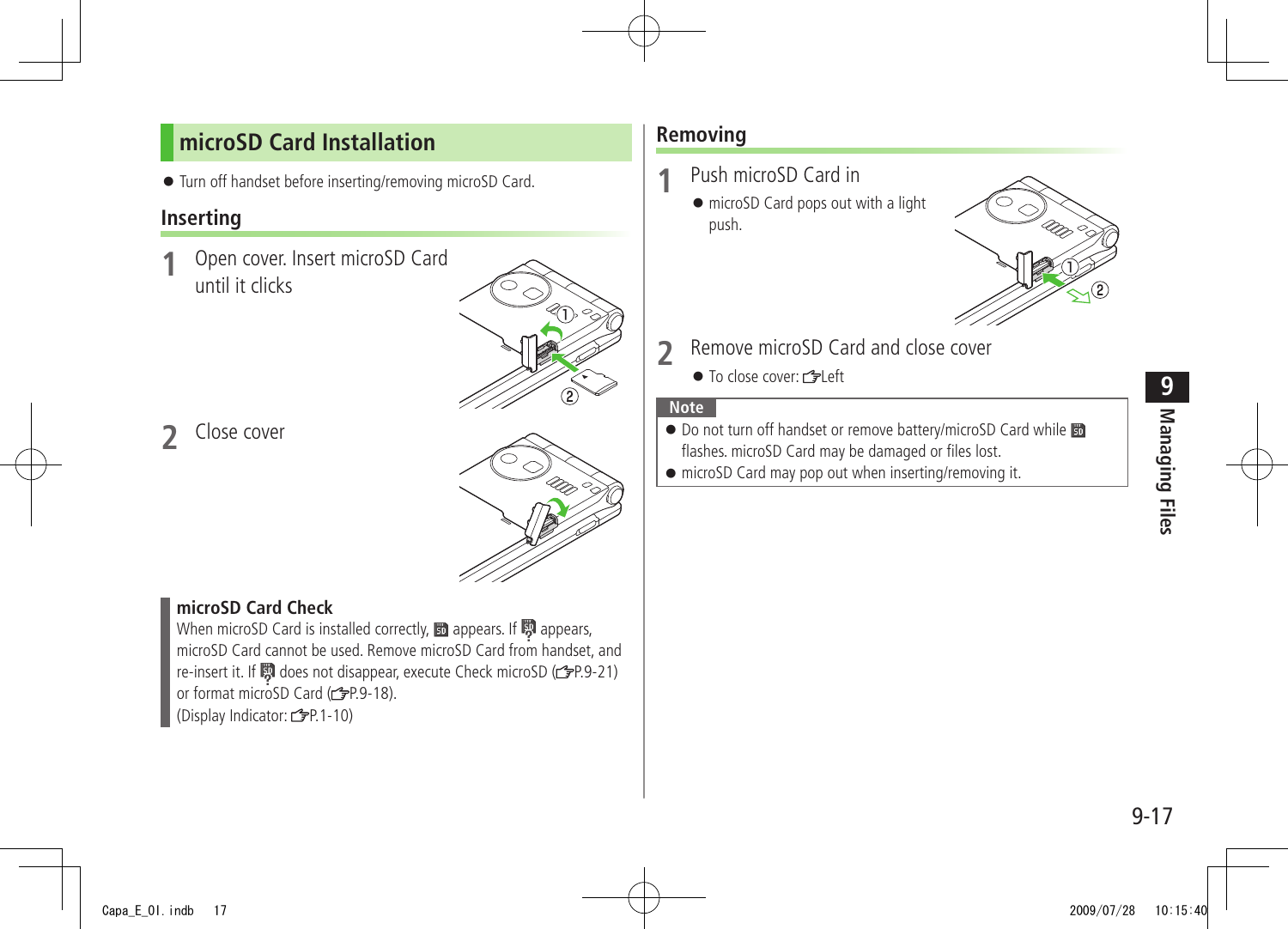#### <span id="page-17-0"></span>**Format microSD Card**

● Formatting microSD Card deletes all saved files/data.

#### **Main Menu ▶ Tools ▶ microSD Backup**

- **1 [Menu] microSD format**
- **2** Enter Phone Password **YES**

#### **Note**

- Do not turn handset power off or remove microSD Card or battery while formatting; may damage handset or microSD Card.
- microSD Cards formatted on other devices may not be used. Format microSD Card on 931P before use.
- 931P cannot format incompatible microSD Cards.
- If format fails, turn power off and remove microSD Card from 931P. Reinsert microSD Card and format it again.

#### **Viewing microSD Card Files**

**View Phone Book entries, Calendar events, Tasks, mail messages, Notepads and Bookmarks backed up on microSD Card.**

**Main Menu ▶ Tools ▶ microSD Backup** 

#### **1** Select a category

- **2** Select a file Backup date appears as file name.
- **3** Select a data



#### **Category List**

| Phone Book       |  |  |  |  |
|------------------|--|--|--|--|
| $= 09060600$     |  |  |  |  |
|                  |  |  |  |  |
|                  |  |  |  |  |
| <b>File List</b> |  |  |  |  |
|                  |  |  |  |  |
|                  |  |  |  |  |



#### **Note**

● If messages on microSD Card do not appear correctly, copy messages to handset (<sup>2</sup>P.9-19) and execute **Charset Conversion** (<sup>2</sup>P.13-22).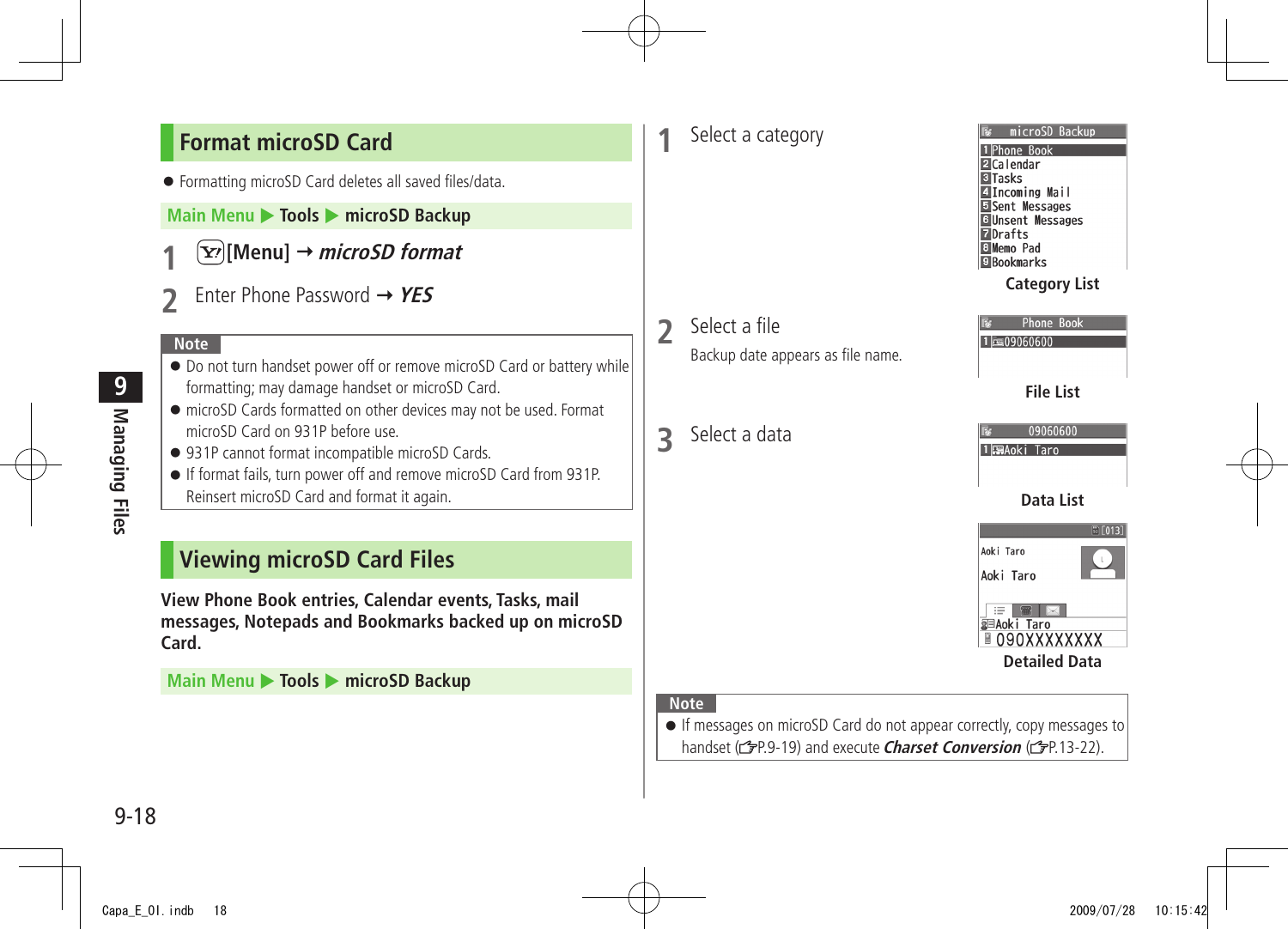#### <span id="page-18-0"></span>**Handset Data Backup**

**Back up handset data (Phone Book, Calendar, Tasks, Messages, Notepad, Bookmarks, Content Keys) to microSD Card; restore handset data after accidental loss/alteration.**

● Back up Content Key: ryP.9-22

#### **Backing up to microSD Card**

#### **Main Menu ▶ Tools ▶ microSD Backup**

- **Highlight a category**  $\rightarrow$  $\boxed{\mathbf{x}}$ *[Menu]*  $\rightarrow$ **Copy to microSD** ( $\rightarrow$  For **Bookmarks**, select an item)
- **2** Enter Phone Password **YES** All files of selected category are backed up to microSD Card.
- **One File Backup**  $>$  Open a file  $\rightarrow \boxed{\mathbf{x}}$  [Menu]  $\rightarrow$  *Copy to microSD*  $\rightarrow$  *YES*

#### **Restoring from microSD Card**

#### **Main Menu** X **Tools** X **microSD Backup**

**1** Select a category

**2** Restore One Item<br>Select a file  $\rightarrow$  Highlight an item  $\rightarrow \infty$ [**Menu**]  $\rightarrow$ **Add to phone**

#### **Restore One File** Highlight a file  $\rightarrow \infty$  [Menu]  $\rightarrow$  *Add to phone* or **Overwrite to phone →** Enter Phone Password

 **Restore All Files**

**[Y'][Menu] → Add all to phone** or **Overwr. all to ph. →** Enter Phone Password

#### **3 YES**

#### **Note**

**Tip**

- Note that **Overwrite to phone** or **Overwr. all to ph.** erases all files of same category on handset.
- Files of 10 MB or larger cannot be moved/copied from microSD Card to handset.
- Data backed up in other SoftBank handsets may not be restored in 931P depending on type and size.

#### ●Delete Items from microSD Card ●View microSD Card Memory Capacity  $(F = P.9 - 21)$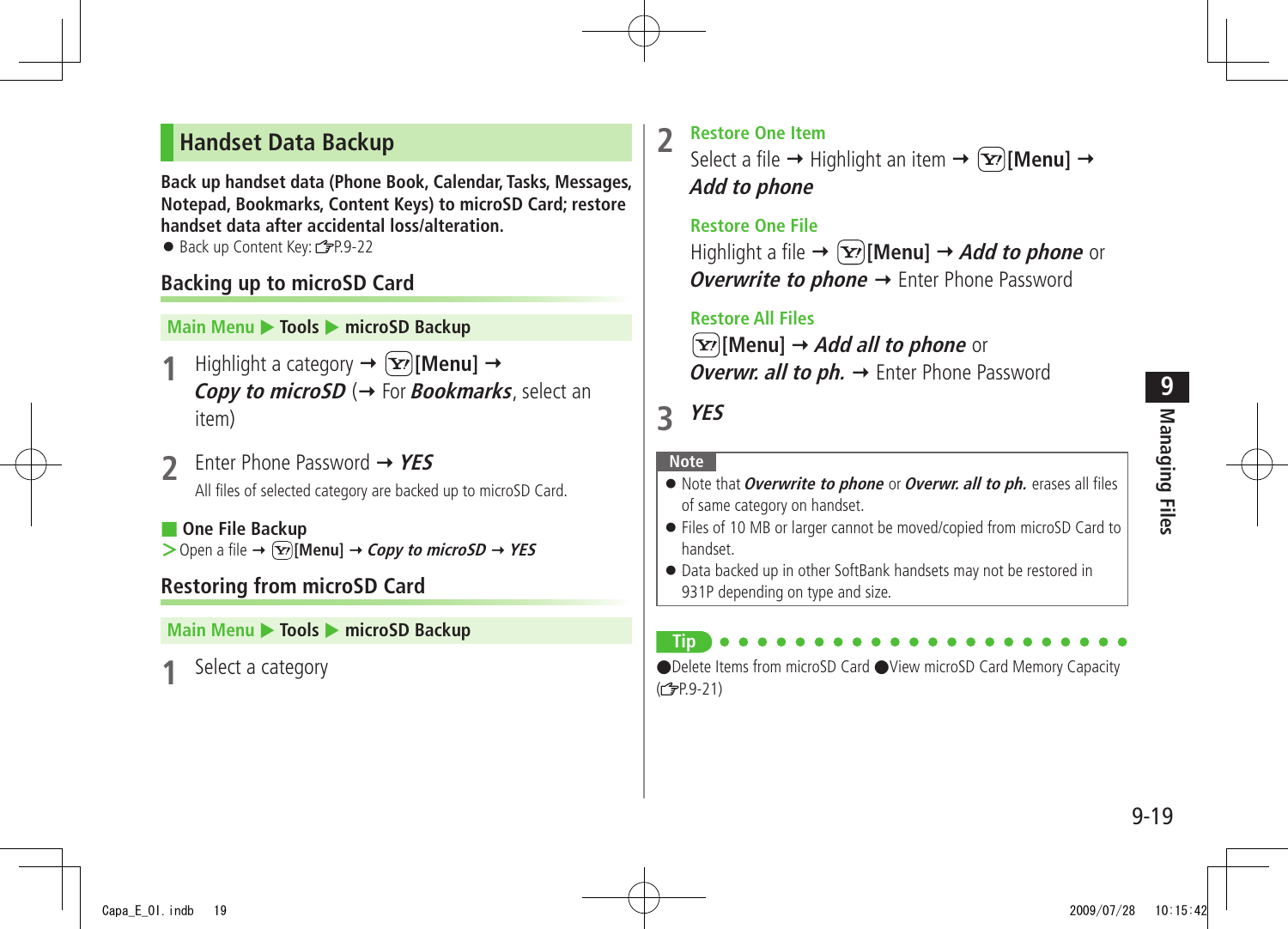#### <span id="page-19-0"></span>**PC File Transfers**

#### **Folder Structure**

#### **Files moved or copied from 931P to microSD Card are managed as shown below:**

● Save files in folders by file type.

| <b>DCIM</b>                          |  |                       |                              |                                        |  |  |
|--------------------------------------|--|-----------------------|------------------------------|----------------------------------------|--|--|
| • Still images saved to microSD Card |  |                       |                              |                                        |  |  |
| <b>PRIVATE</b>                       |  |                       |                              |                                        |  |  |
| <b>MYFOLDER</b>                      |  |                       |                              |                                        |  |  |
|                                      |  | <b>Utility</b>        |                              |                                        |  |  |
|                                      |  | Calendar              | Calendar.BCK                 | Calendar Backup files                  |  |  |
|                                      |  | Contacts              | Contacts.BCK                 | Phone Book Backup files                |  |  |
|                                      |  | Rights                |                              | Content Key Backup files               |  |  |
|                                      |  | Tasks                 | Tasks BCK                    | Tasks Backup files                     |  |  |
|                                      |  | Memo                  | Memo.BCK                     | Notepad Backup files                   |  |  |
|                                      |  | <b>Mail</b>           |                              |                                        |  |  |
|                                      |  | Drafts                | Drafts.BCK                   | Drafts Backup files                    |  |  |
|                                      |  | Inbox                 | Inbox.BCK                    | Incoming Mail Backup files             |  |  |
|                                      |  | Outbox                | Outbox.BCK                   | Unsent Messages Backup files           |  |  |
|                                      |  | Sent<br>Messages      | Sent Messages.<br><b>BCK</b> | Sent Messages Backup files             |  |  |
|                                      |  | <b>My Items</b>       |                              |                                        |  |  |
|                                      |  | <b>Book</b>           |                              | E-comics                               |  |  |
|                                      |  | <b>Bookmarks</b>      | Bookmarks.BCK                | Bookmarks Backup files                 |  |  |
|                                      |  | <b>Custom Screens</b> |                              | <b>Familiar Usability applications</b> |  |  |

|  |                                | Flash(R)               | $Flash^{\circledcirc}$ files                                                             |  |  |
|--|--------------------------------|------------------------|------------------------------------------------------------------------------------------|--|--|
|  |                                | Games and More         | S! Appli                                                                                 |  |  |
|  |                                | Music                  | Sound files with .3qp, .mp4, .smc                                                        |  |  |
|  |                                | <b>Other Documents</b> | Other files                                                                              |  |  |
|  |                                | Pictograms             | My Pictograms                                                                            |  |  |
|  |                                | Pictures               | Still images moved/copied from<br>handset to Main Folder in microSD<br>Card              |  |  |
|  |                                | Sounds & Ringtones     | Sound files of:<br>up to 10 MB with .3gp, mp4,<br>up to 300 KB with .mid, .midi,<br>.amr |  |  |
|  |                                | Videos                 | Videos moved/copied from<br>handset to Main Folder in microSD<br>Card                    |  |  |
|  |                                | Widget                 | Widget contents                                                                          |  |  |
|  |                                | WMFile*                | PC Movies saved from PC to<br>microSD Card                                               |  |  |
|  | SD_VIDEO                       |                        |                                                                                          |  |  |
|  | • Videos saved to microSD Card |                        |                                                                                          |  |  |

- Some copy protected files have extensions different from above.
- When moving/copying videos from microSD Card to handset, file format or file size may change.
- \* If WMFile does not appear in My Items (MYFOLDER), create and save a folder titled WMFile.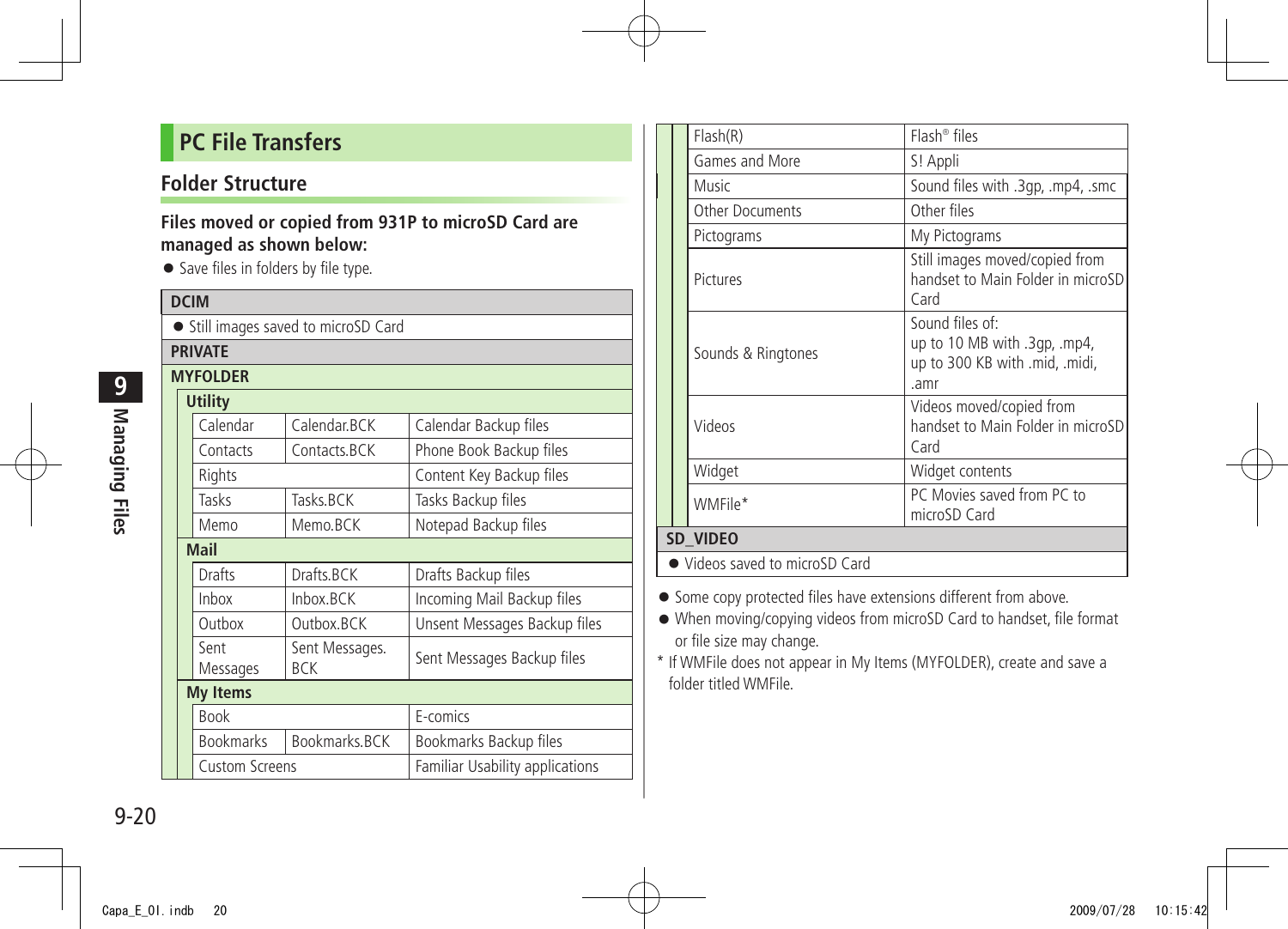# **Managing Files** Managing Files

#### <span id="page-20-0"></span>**Using Data on microSD Card**

#### **With a microSD Card inserted, connect handset with a PC via USB cable (not included) to read/write data from/onto microSD Card.**

#### **Following equipment is required:**

- Connector Cable: USB cable
- PC: PC with USB port (Universal Serial Bus Specification Rev 1.1) compliant)
- Compatible Operating Systems: Windows® XP, Windows Vista® (Japanese version in each)

#### **Main Menu > Settings > Connectivity > USB Mode** microSD Mode

- **1** Connect handset to PC via USB cable while 931P is on
	- PC recognizes microSD Card.
	- appears in Standby (handset).

#### **Note**

- Even if incoming call arrives, reading/writing data continues during calls. After calls, check indicators on PC to see if reading/writing is complete.
- File names saved in microSD Card may not properly appear if changed on PC.

#### **microSD Card Functions**

- **Restore microSD Card items (Check microSD)**
- **>Main Menu** ▶ **Tools** ▶ **microSD Backup** ▶  $\boxed{\mathbf{Y}}$  [Menu] **Check microSD XES**
- Do not turn handset power off or remove microSD Card or battery while formatting; may damage handset or microSD Card.
- It may take 30 seconds or longer to complete Check microSD depending on data volume on microSD Card.
- 931P cannot check incompatible or unformatted microSD Cards.
- 931P may delete files and folders that fail to be restored.

#### ■ **Delete Items from microSD Card**

- **>Main Menu ▶ Tools ▶ microSD Backup ▶ Select a category** 
	- $\blacktriangleright$  (Highlight a file  $\rightarrow$ )  $\boxed{\mathbf{x}}$  [Menu]  $\blacktriangleright$  **Delete this** or **Delete all** ( $\blacktriangleright$  For **Delete all**, enter Phone Password) **XES**
- Content Key cannot be deleted.
- **View microSD Card Memory Capacity**
- **>Main Menu** ▶ **Tools** ▶ **microSD Backup** ▶  $\boxed{\mathbf{Y}}$  [Menu]
	- **ImicroSD** info